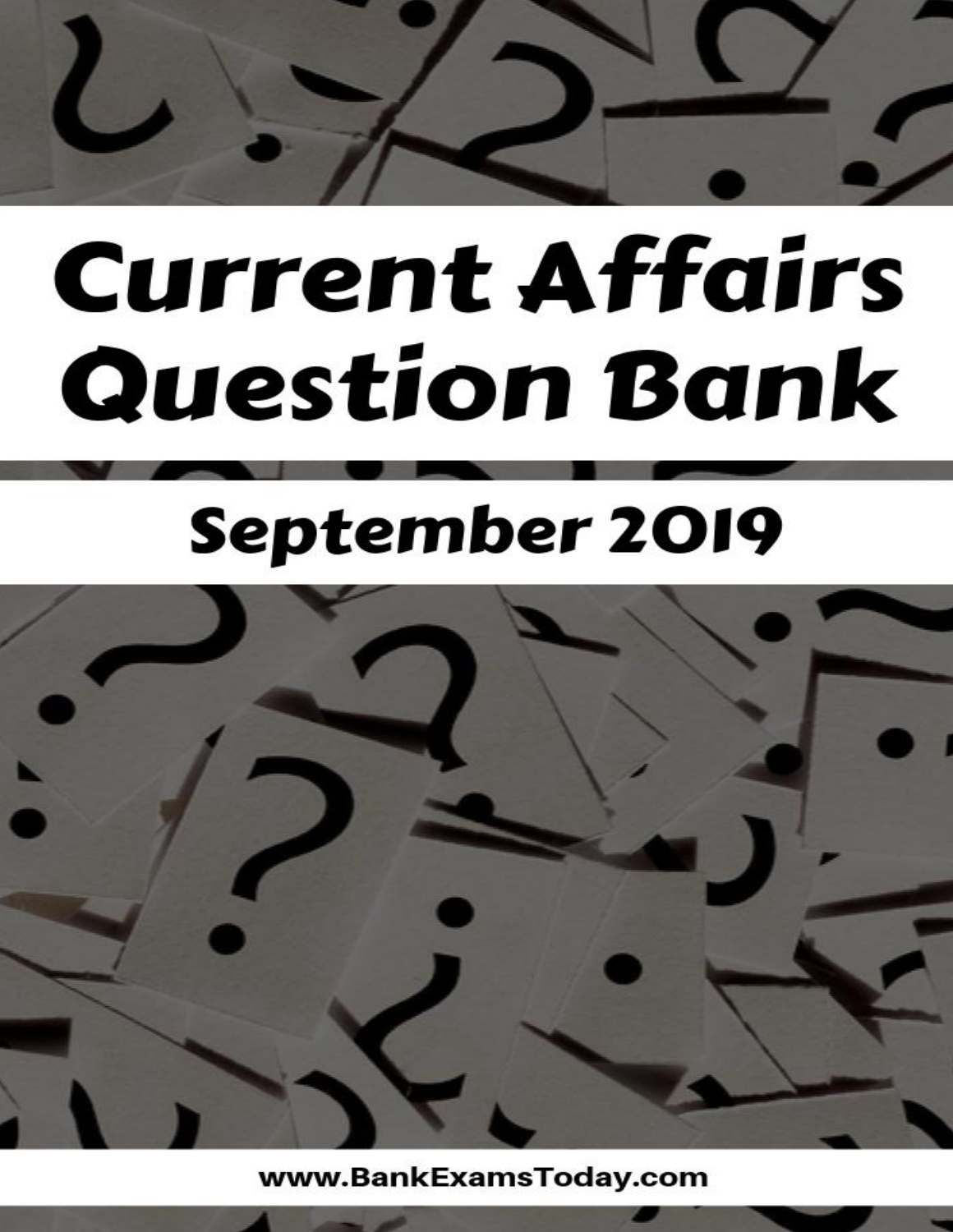# **www.BankExamsToday.com Page 1**

#### **Q.6 Recently the Ministry of Electronics and Information Technology (MeitY) signed a statement of intent with Google to launch which programme?**

a) A path for Digital India

### e) None of these

## a) China

- b) Russia
- c) USA
- d) India

a) June b) August c) September d) November

e) None of these

#### **Q.5 Which month in 2019 was celebrated as the 'RashtriyaPoshanMaah'?**

- **Desertification (UNCCD)?**
- **Q.4 Which country is the host of the 14th session of the Conference of Parties (COP) of the UN Convention to Combat**

a) Motor Vehicle (Amendment) Act, 2018 b) Motor Vehicle (Amendment) Act, 2017 c) Motor Vehicle (Amendment) Act, 2019 d) Motor Vehicle (Amendment) Act, 2016

e) None of these

d) M. Rajeev

e) None of these

b) Kalraj Mishra

a) TamilisaiSoundararajan

c) Karti Chidambaram

- 
- a) 1st
- 
- 
- c) 4th
- 
- 
- 
- 
- e) 20th
- 
- 
- b) 9th
- 
- 
- 
- 
- d) 11th
- 
- 

- 
- 



# **CURRENT AFFAIRS QUESTION BANK: SEPTEMBER 2019**

**Q.1 Which Act was recently put into force for increasing the penalty/fine for a traffic rule violation?**

**Q.2 Who has been recently appointed as the Governor of Telangana by the President of India?**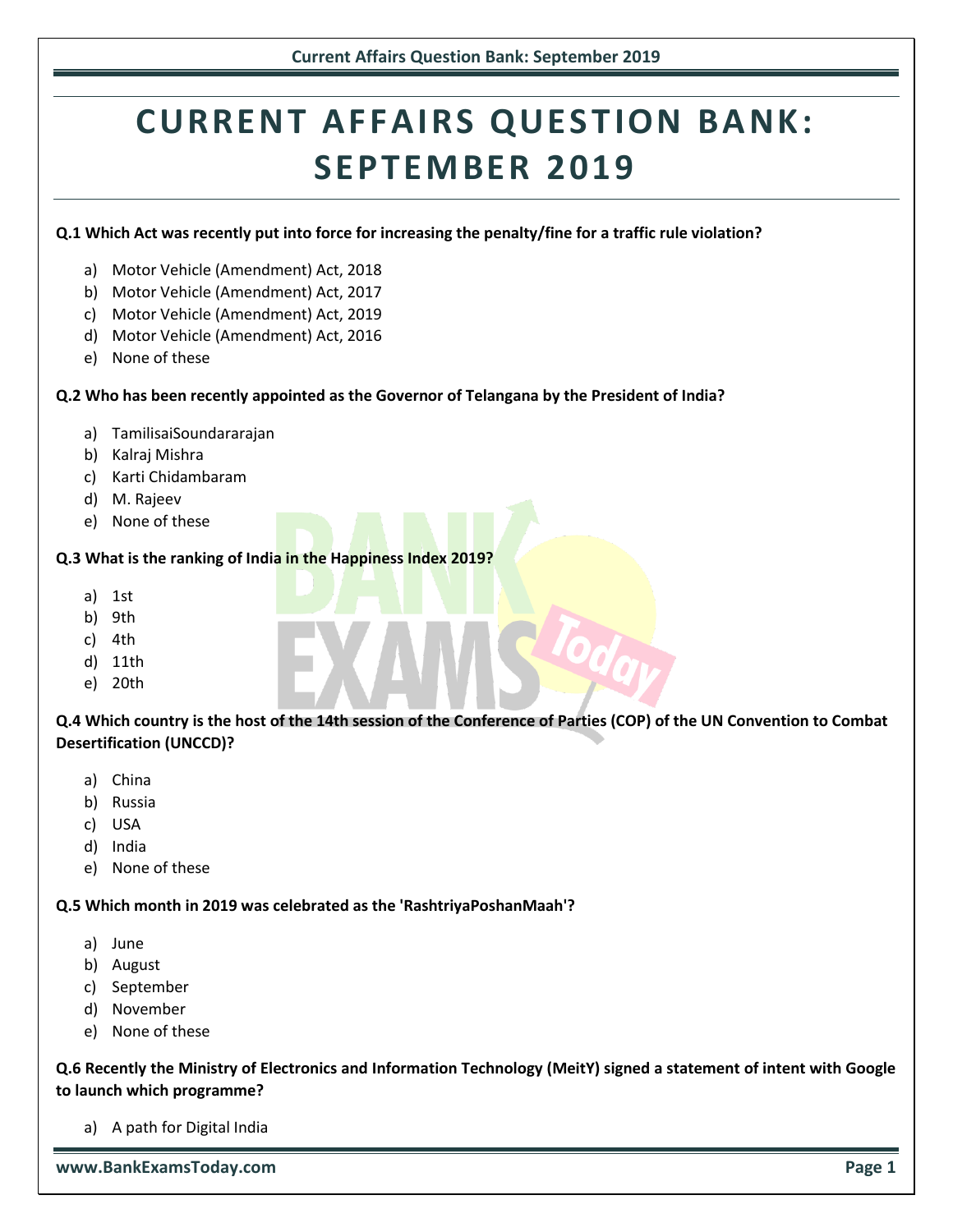- b) Towards Digital India
- c) Build for Digital India
- d) Grow towards Digital India
- e) None of these

**Q.7 Recently a Fintech committee was constituted by the government as per the announcement of which year's Budget proposal?**

- a) 2019-2020
- b) 2018-2019
- c) 2017-2018
- d) 2016-2017
- e) None of these

#### **Q.8 Which Grinder Machine has been recently launched by the government for reusing wasted pottery items?**

- a) Plastic Grinder
- b) Ceramic Grinder
- c) Terracotta Grinder
- d) Earthenware Grinder
- e) None of these

#### **Q.9 Which country hosted the 72nd Session of the WHO Regional Committee for South-East Asia held in 2019?**

- a) China
- b) Bangladesh
- c) India
- d) Bhutan
- e) None of these

**Q.10 Which is the most advanced multi-role heavy attack helicopter in the world, that was recently added into the Indian Air Force (IAF)?**

- a) Bell AH-1 Cobra
- b) Kamov Ka-50
- c) Mil Mi-28
- d) AH-64E Apache
- e) None of these

**Q.11 Which country has been given the Chairmanship of the Association of World Election Bodies (AWEB) in 2019?**

- a) China
- b) Russia
- c) India
- d) South Africa
- e) None of these

#### **Q.12 Choose the correct option among the following with respect to the Global Fund for AIDS, TB and Malaria (GFTAM)?**

a) India has a partnership with GFTAM as a recipient only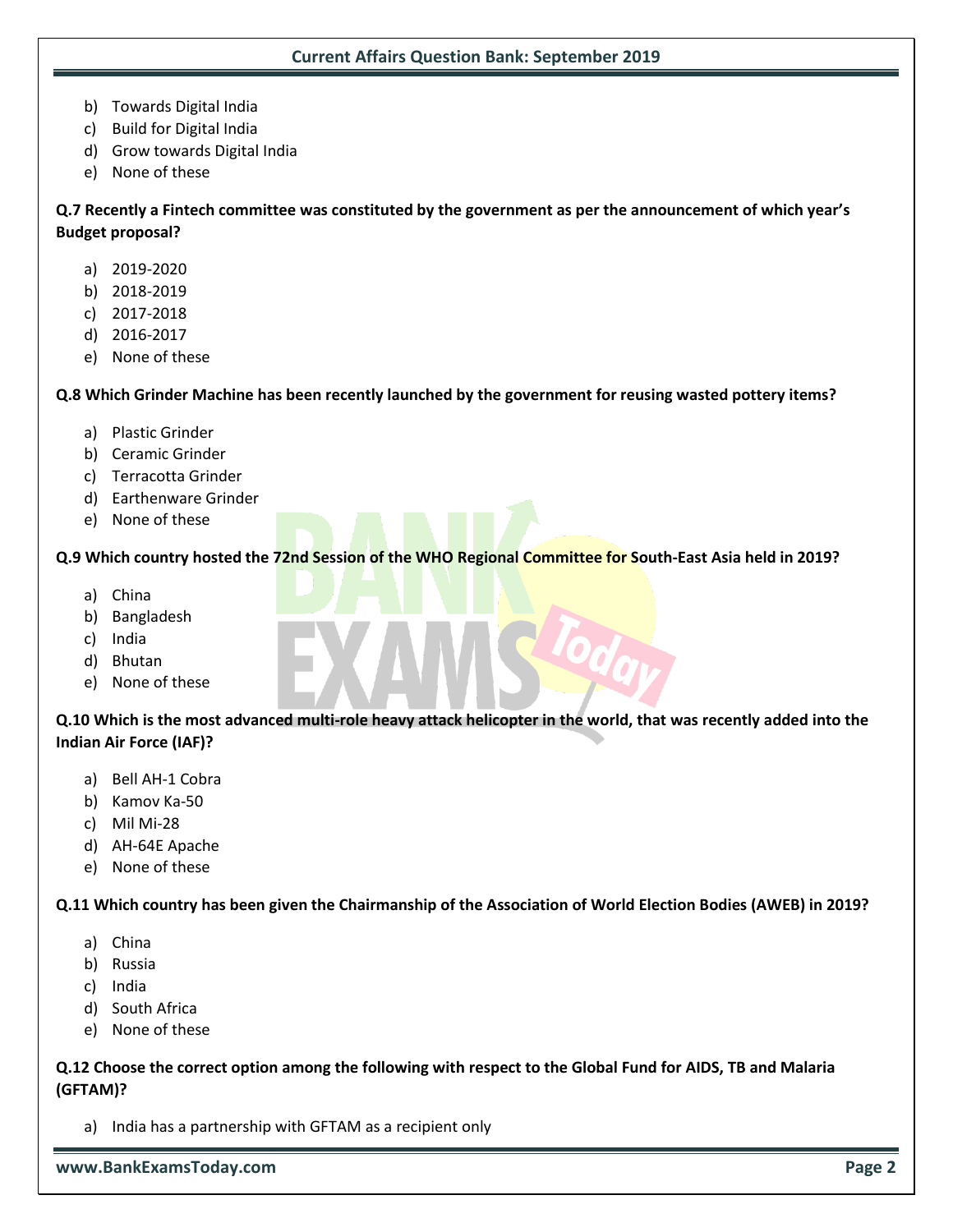- b) India has a partnership with GFTAM as a donor only
- c) India has a partnership with GFTAM both as a recipient and as a donor
- d) India has a partnership with GFTAM Neither as a recipient nor as a donor
- e) None of these

**Q.13 The Government has recently approved the Capital Infusion of Rs 4,557 crore in which bank on a one-time basis?**

- a) Allahabad Bank
- b) Bank of Baroda
- c) IDBI Bank
- d) Dena Bank
- e) None of these

#### **Q.14 The military training exercise "YudhAbhyas" is conducted between?**

- a) India-Russia
- b) India-Srilanka
- c) India-Bangladesh
- d) India-USA
- e) None of these

#### **Q.15 The 20th India-Russia Summit was held at?**

- a) New Delhi, India
- b) Moscow, Russia
- c) Vladivostok, Russia
- d) Greater Noida, India
- e) None of these

#### **Q.16 Recently Prime Minister Modi was invited by the Russian President Vladimir Putin as the chief guest of?**

- a) 5th Western Economic Forum
- b) 5th Eastern Economic Forum
- c) 5th Southern Economic Forum
- d) 5th Northern Economic Forum
- e) None of these

#### **Q.17 Which external benchmarks are proposed by the RBI to banks to link their fresh retail loans?**

- a) Policy repo rate
- b) The Government of India's 3-month and 6-month Treasury bill yields published by Financial Benchmarks India Private (FBIL)
- c) Any other benchmark market interest rate published by FBIL
- d) All of them
- e) None of these

#### **Q.18 The 1st Asean-US Maritime Exercise (AUMX) is conducted across which sea?**

- a) Baltic Sea
- b) Caspian Sea
- c) South China Sea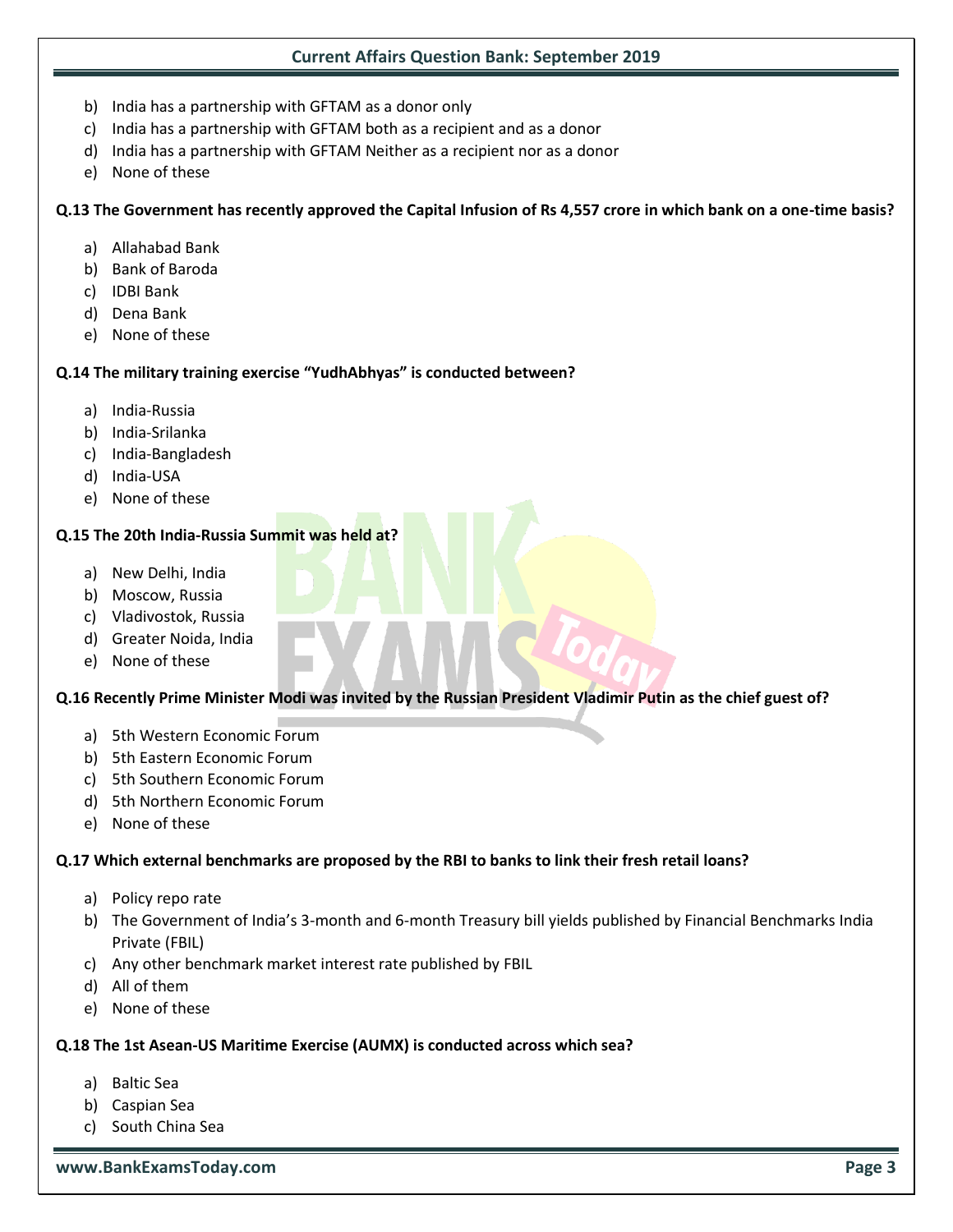- d) Mediterranean Sea
- e) None of these

**Q.19 The TSENTR 2019 is an annual armed force training exercise of which country?**

- a) USA
- b) Russia
- c) China
- d) France
- e) None of these

**Q.20 Which out of the following has been launched by the Ministry of Health and Family Welfare at the 72nd Session of the WHO Regional Committee for South-East Asia?**

- a) Eat Right India Movement
- b) Healthy India Movement
- c) Good Health India Movement
- d) Right Food India Movement
- e) None of these

#### **Q.21 The "Kaushalacharya Awards" is launched by which Ministry?**

- a) Ministry of Youth Affairs and Sports
- b) Ministry of Skill Development and Entrepreneurship
- c) Ministry of Science and Technology
- d) Ministry of Social Justice and Empowerment
- e) None of these

#### **Q.22 The SLINEX 2019 is a joint maritime naval exercise between?**

- a) India and South Africa
- b) Indonesia and South Africa
- c) Singapore and Indonesia
- d) Srilanka and India
- e) None of these

#### **Q.23 The CORPAT Patrol exercise is conducted between?**

- a) India-Srilanka
- b) India-Maldives
- c) India-Indonesia
- d) India-Bangladesh
- e) None of these

#### **Q.24 What was the name of the lander of ISRO's Chandrayaan-2 lunar Spacecraft?**

- a) Pragyan
- b) Vikram
- c) Pranay
- d) Vasistha
- e) None of these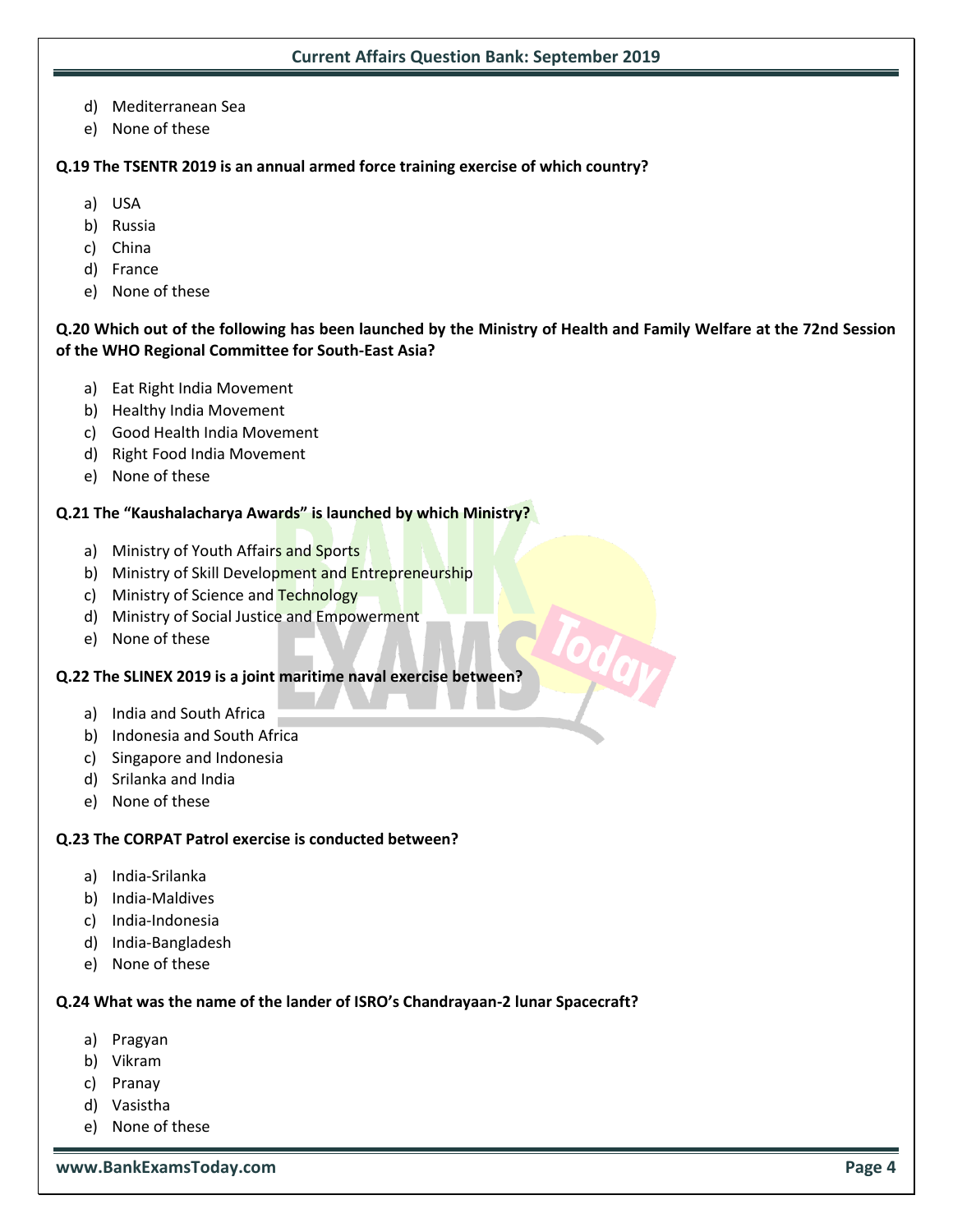#### **Q.25 The 6th edition of the India-China strategic economic dialogue 2019 would be held in?**

- a) China
- b) India
- c) Nepal
- d) Bhutan
- e) None of these

#### **Q.26 The government has estimated Rs\_\_\_\_\_\_\_ for capital expenditure for the FY 2019-20?**

- a) Rs 2.38-lakh crore
- b) Rs 3.38-lakh crore
- c) Rs 4.38-lakh crore
- d) Rs 5.38-lakh crore
- e) None of these

#### **Q.27 The second multi-modal Terminal has been inaugurated recently at?**

- a) Varanasi
- b) Sahibganj
- c) Haridwar
- d) Prayagraj
- e) None of these

#### **Q.28 The United Nations Human Rights Council is headquartered at?**

- a) Paris
- b) Washington D.C.
- c) Geneva
- d) Vienna
- e) None of these

#### **Q.29 Motihari-Amlekhganj petroleum product pipeline is inaugurated between?**

- a) India-Bangladesh
- b) India-Srilanka
- c) India-Bhutan
- d) India-Nepal
- e) None of these

#### **Q.30 The National Animal Disease control programme is launched to eradicate which disease/diseases?**

- a) Bird flu
- b) Foot-and-mouth disease
- c) Bovine spongiform encephalopathy
- d) Rabies
- e) None of these

#### **Q.31 Which is the 2nd Scorpene class submarine, going to be commissioned into the Indian Navy?**

a) INS Kalvari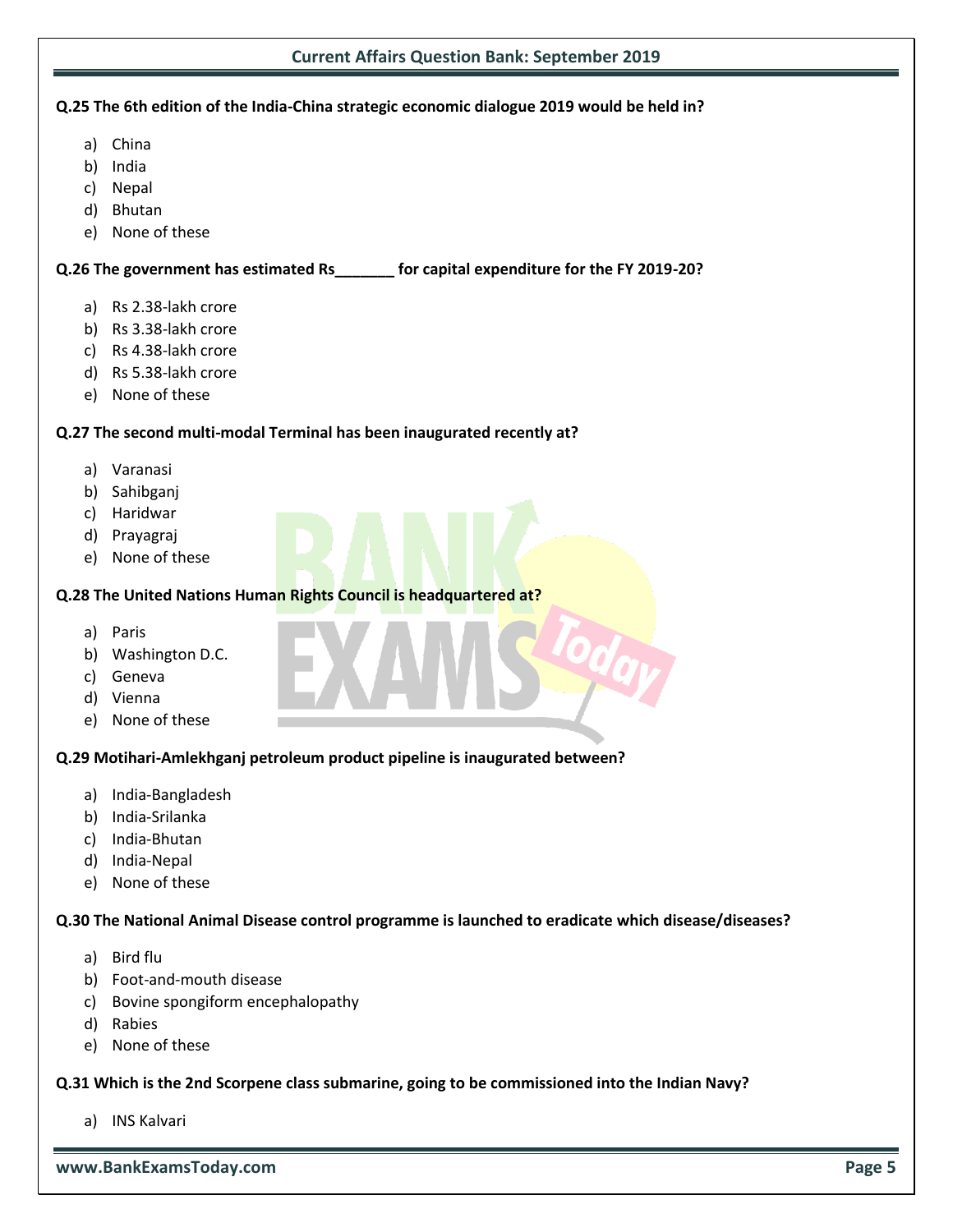- b) INS Khanderi
- c) INS Vela
- d) INS Karanj
- e) None of these

**Q.32 The first MoU to set up GeM Organizational Transformation Team- Project Management Unit (GOTT PMU) was made with which state?** 

- a) Jharkhand
- b) Bihar
- c) Odisha
- d) Punjab
- e) None of these

**Q.33 National Commission for Scheduled Tribes (NCST) has recently for the inclusion of which Union Territory under Fifth/Sixth Schedule of the Constitution of India?** 

- a) Chandigarh
- b) Dadra and Nagar Haveli
- c) Daman & Diu
- d) Ladakh
- e) None of these

#### **Q.34 The 1st Indian Institute of Skills (IISs) is to be built in?**

- a) Mumbai
- b) Ahmedabad
- c) Kanpur
- d) Varanasi
- e) None of these

**Q.35 The National Pension Scheme for Traders and Self Employed Persons is applicable to the age group?**

- a) 18 to 35 years
- b) 18 to 40 years
- c) 18 to 50 years
- d) 18 to 60 years
- e) None of these

**Q.36 Under the Pradhan Mantri Kisan Maan Dhan Yojana, the farmer would receive a monthly pension of Rs\_\_\_\_\_ after attaining 60 years age?**

- a) 2000
- b) 3000
- c) 4000
- d) 5000
- e) None of these

#### **Q.37 The training exercise MAITREE is conducted between which countries?**

a) India-Thailand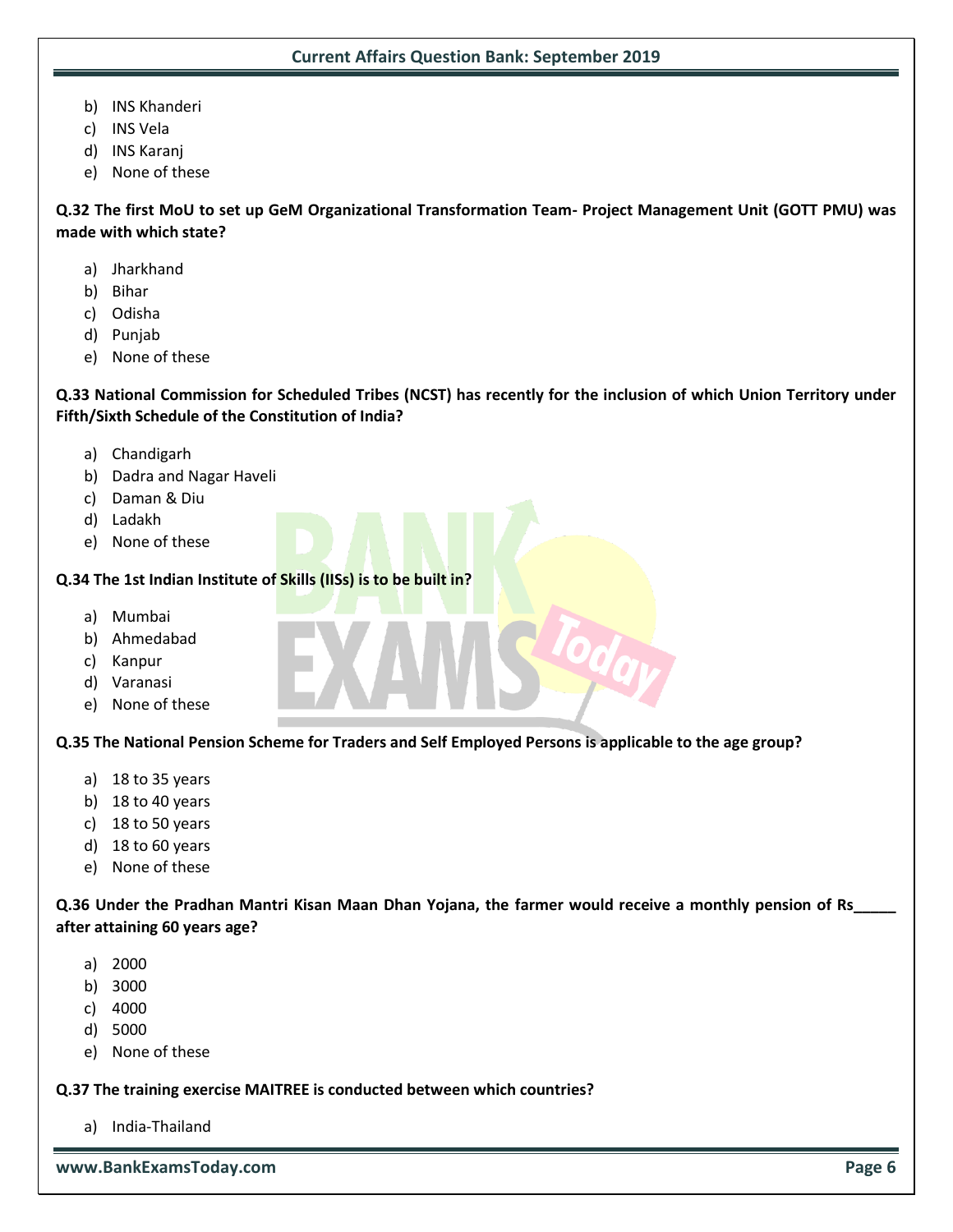- b) India-Indonesia
- c) India-Srilanka
- d) India-Bangladesh
- e) None of these

**Q.38 Which exoplanet has been discovered recently to have water in its atmosphere?** 

- a) K1-17b
- b) K2-17b
- c) K1-18b
- d) K2-18b
- e) K3-18b

**Q.39 The Ministry of Railways has recently signed an MoU with Confederation of Indian Industries (CII) to facilitate \_\_\_?**

- a) Passenger service in Railways
- b) Plastic removal in Railway Premises
- c) To provide Coal and Power Supply
- d) Green initiative in Indian Railways
- e) None of these

#### **Q.40 Which state is the first in the country to launch the Jan Soochna Portal on the lines of RTI Act, 2005?**

- a) Madhya Pradesh
- b) Rajasthan
- c) Uttar Pradesh
- d) Maharashtra
- e) None of these

**Q.41 Who is the largest exporter to India from Europe?**

- a) France
- b) Germany
- c) Switzerland
- d) Spain
- e) None of these

**Q.42 Government has recently made the Aadhaar authentication or physical verification mandatory for?**

- a) New Shopkeepers
- b) New Dealers
- c) New Imports
- d) New Exports
- e) None of these

#### **Q.43 The government has put the Minimum Export Price on which of the following commodity recently?**

- a) Potato
- b) Tomato
- c) Onion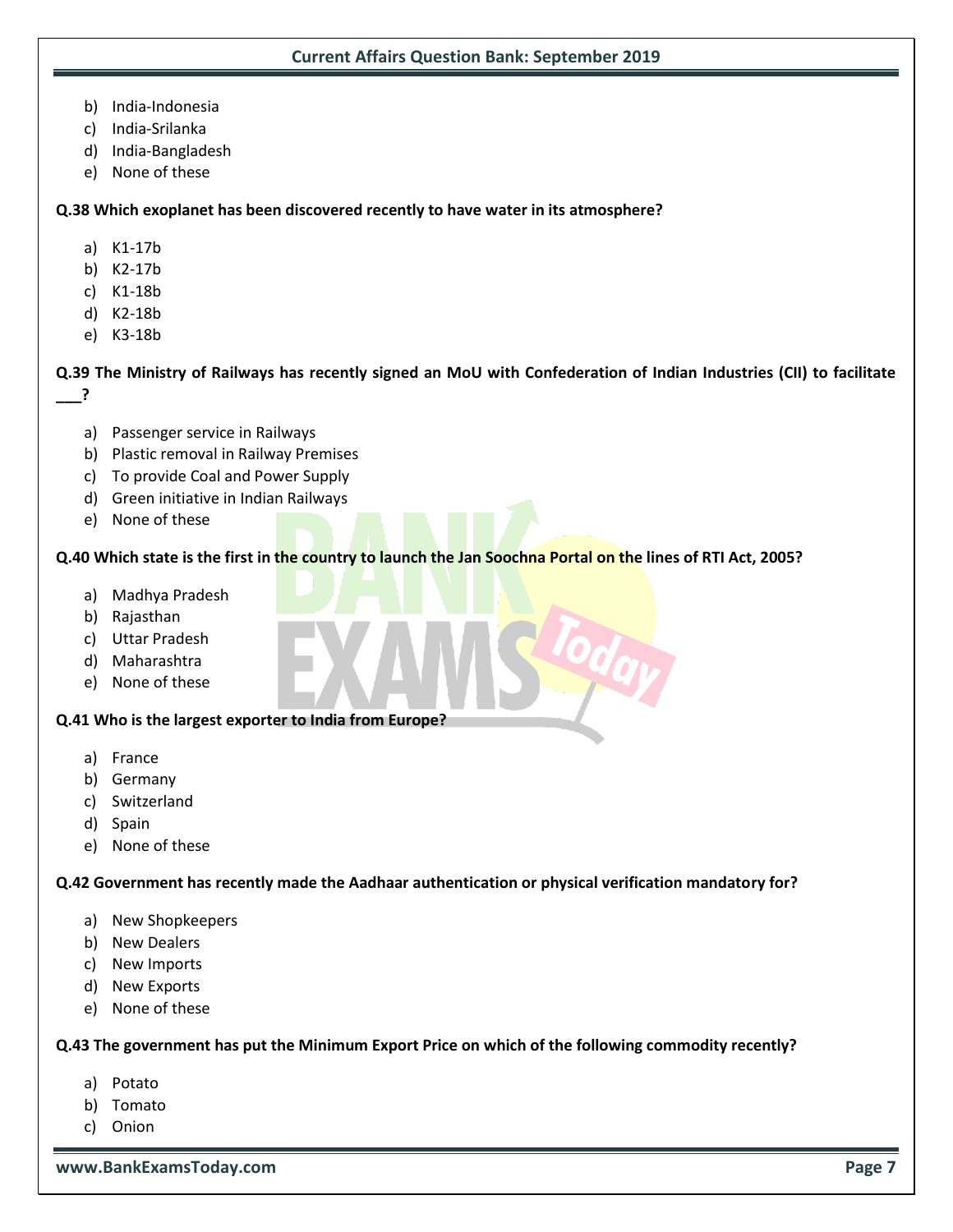- d) Mustard
- e) None of these

#### **Q.44 Who has won the world title at the IBSF World Billiards Championship 2019?**

- a) Saurav Advani
- b) Arjun Advani
- c) Pankaj Advani
- d) Rupesh Advani
- e) None of these

#### **Q.45 Which Ministry has recently launched the 'JALDOOT' a travelling exhibition for spreading the message of water conservation?**

- a) Ministry of Drunking Water and Sanitation
- b) Ministry of Science and Technology
- c) Ministry of Women and Child Development
- d) Ministry of Information and Broadcasting
- e) None of these

#### **Q.46 The Ministry of Railways is recently done away with the existing fare system of which train?**

- a) Ajanta Express
- b) Agniveena Express
- c) Humsafar Express
- d) Amaravati Express
- e) None of these

#### **Q.47 The Government has recently decided to replace the Merchandise Exports from India Scheme (MEIS) for textiles with?**

- a) Scheme for Reduction of Duties or Taxes on Export Product (RoDTEP)
- b) Scheme for Remission of Duties or Taxes on Export Product (RoDTEP)
- c) Scheme for Removal of Duties or Taxes on Export Product (RoDTEP)
- d) Scheme for Re-examination of Duties or Taxes on Export Product (RoDTEP)
- e) None of these

#### **Q.48 Who among the following has been chosen for the 2019 Asia Society Game Changers award?**

- a) IPS Soumya Sharma
- b) IPS Chhaya Sharma
- c) IPS Rema Rajeshwari
- d) IPS Roopa Divakar Moudgil
- e) None of these

**Q.49 Recently, the Government has released a postage stamp on the foundation day of which Public Service Broadcasting channel?**

- a) All India Radio
- b) Doordarshan
- c) BTRC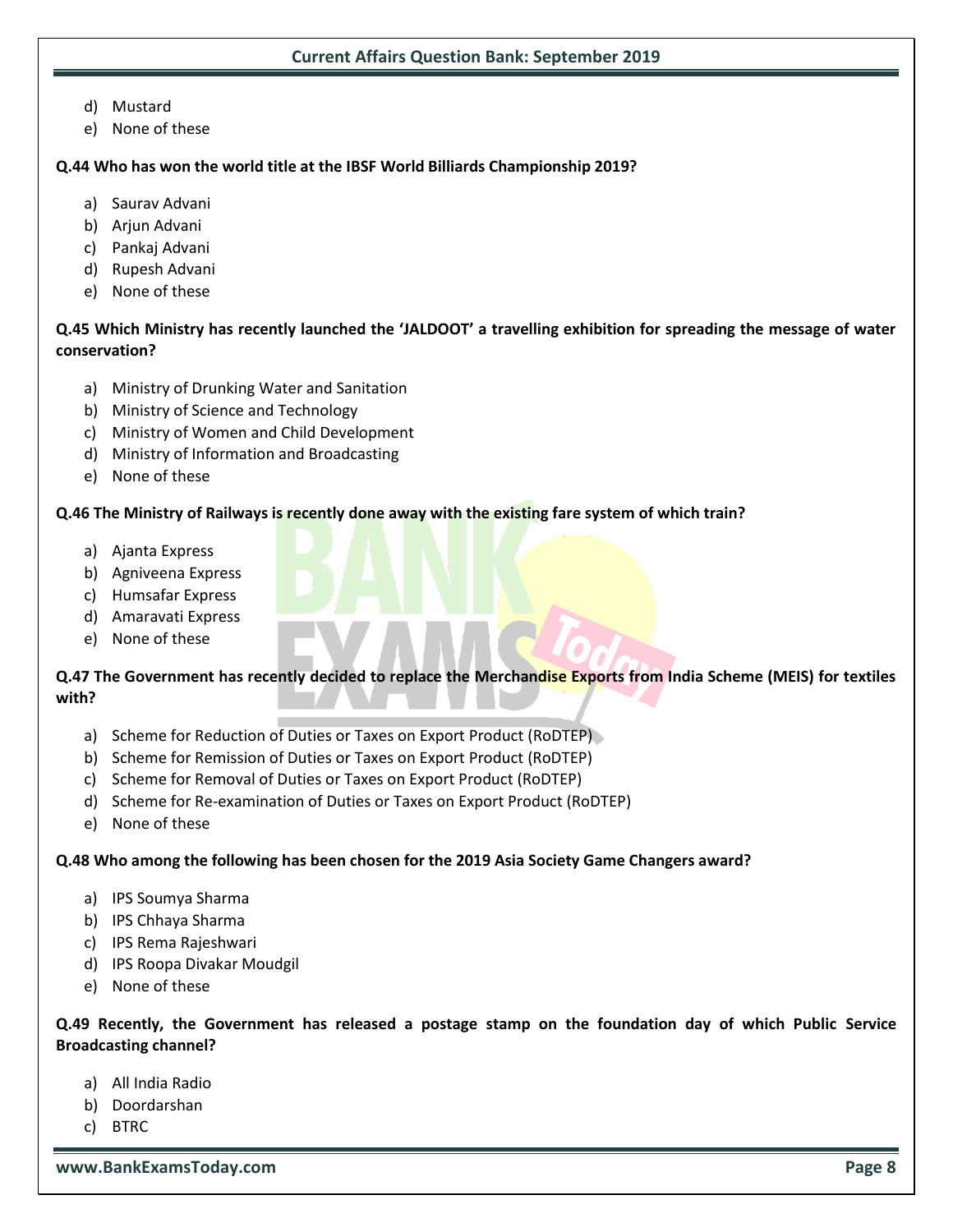- d) KBS World
- e) None of these

#### **Q.50 The government initiatives LEAP and ARPIT are launched for which section?**

- a) Farmers
- b) Teachers
- c) Small Traders and Shopkeepers
- d) Sugar mills
- e) None of these

#### **Q.51 Which Act has been recently passed by the government for speedy eviction of unauthorized occupants from Government residential accommodations?**

- a) The Public Premises (Eviction of Unauthorized Occupants) Amendment Bill, 2019
- b) The officer Premises (Eviction of Unauthorized Occupants) Amendment Bill, 2019
- c) The licence Premises (Eviction of Unauthorized Occupants) Amendment Bill, 2019
- d) The government Premises (Eviction of Unauthorized Occupants) Amendment Bill, 2019
- e) None of these

#### **Q.52 Choose the correct statement about the air-to-air missile ASTRA?**

- a) It is indigenously built by DRDO
- b) ASTRA has a range of over 70 km
- c) Both a & b
- d) Over 6000 Kilometres per hour
- e) None of these

#### **Q.53 RBI has recently allowed \_\_\_\_\_\_ to apply for Small Finance Bank (SFB) licences through the "on tap licensing"?**

- a) NBFCs
- b) Payment Banks
- c) Core Investment Companies
- d) NABARD
- e) None of these

#### **Q.54 Choose the correct option to boost the Credit flow in agriculture, as per the recommendations of RBI?**

- a) No farm waivers
- b) Setting up of management information system (MIS) for banks
- c) Interest subvention/subsidy to be replaced with DBT
- d) All of them
- e) None of these

#### **Q.55 The National Safety Award is given by which Ministry of the Government of India?**

- a) Ministry of Environment, Forest & Climate Change
- b) Ministry of Defence
- c) Ministry of Information & Broadcasting
- d) Ministry of Labour & Employment
- e) None of these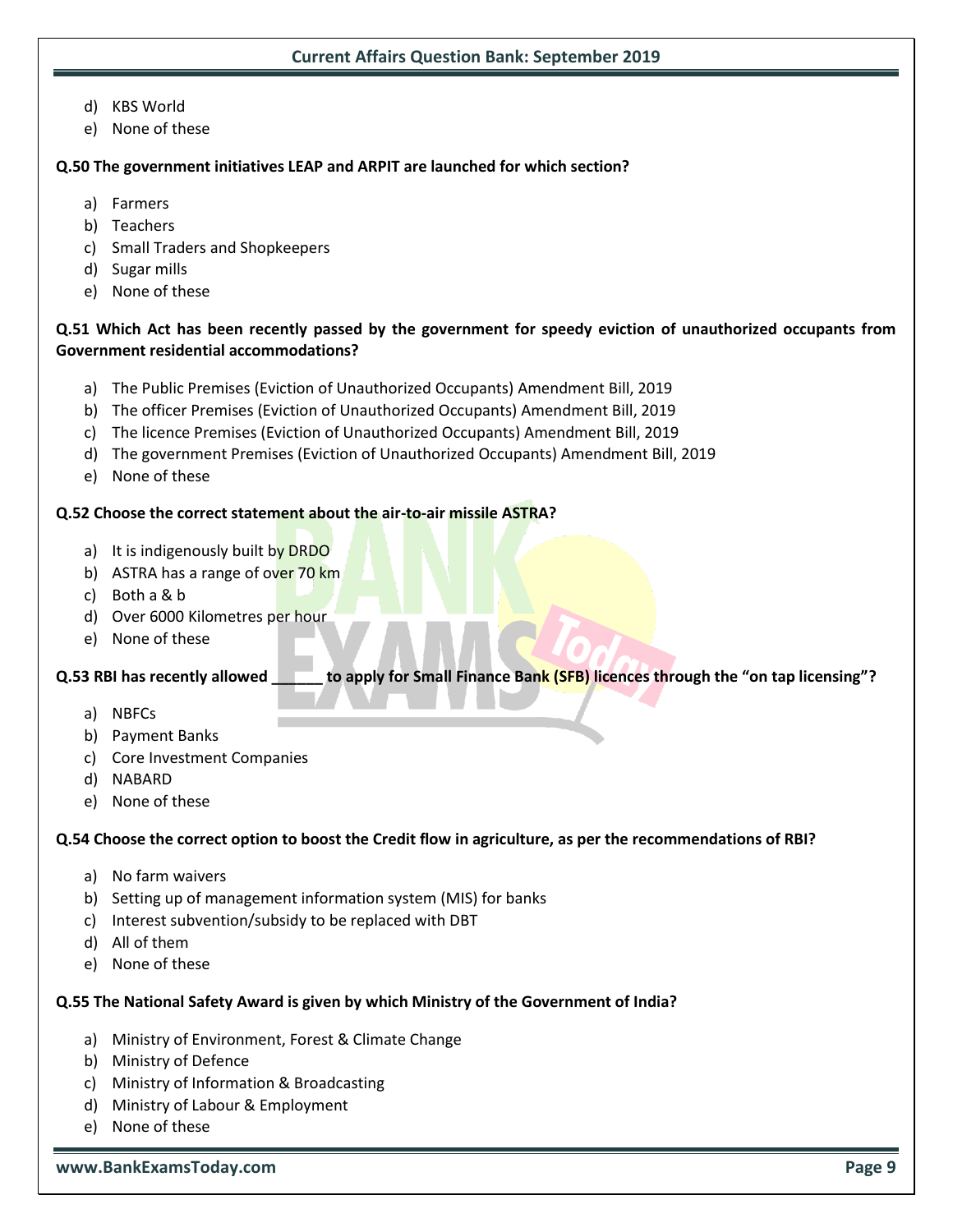#### **Q.56 Choose the correct option with respect to the Prohibition of Electronic Cigarettes Ordinance 2019?**

- a) It prohibits the storage of e-cigarettes
- b) It prohibits the export of e-cigarettes
- c) It prohibits the import of e-cigarettes
- d) All of them
- e) None of these

#### **Q.57 Which medal has Vinesh Phogat won at the World Wrestling Championship?**

- a) Gold
- b) Silver
- c) Bronze
- d) Diamond
- e) None of these

#### **Q.58 The Government of India's Scheme NIRVIK is concerned with?**

- a) Import of Gold
- b) Insurance coverage on Exports
- c) Minimum Export Price
- d) Domestic Consumption
- e) None of these

#### **Q.59 What is the present strength of Judges in the Supreme Court?**

- a) 31
- b) 32
- c) 33
- d) 34
- e) 35

**Q.60 Under the National Educational Alliance for Technology (NEAT) scheme, the Startup companies have to provide \_\_\_% free coupons to the marginalised students?**

- a) 20%
- b) 25%
- c) 30%
- d) 35%
- e) None of these

**Q.61 How much the government will invest in the fisheries sector to boost production and enhance the infrastructure of fishes in India?**

- a) 25,000 Crores
- b) 35,000 Crores
- c) 45,000 Crores
- d) 55,000 Crores
- e) None of these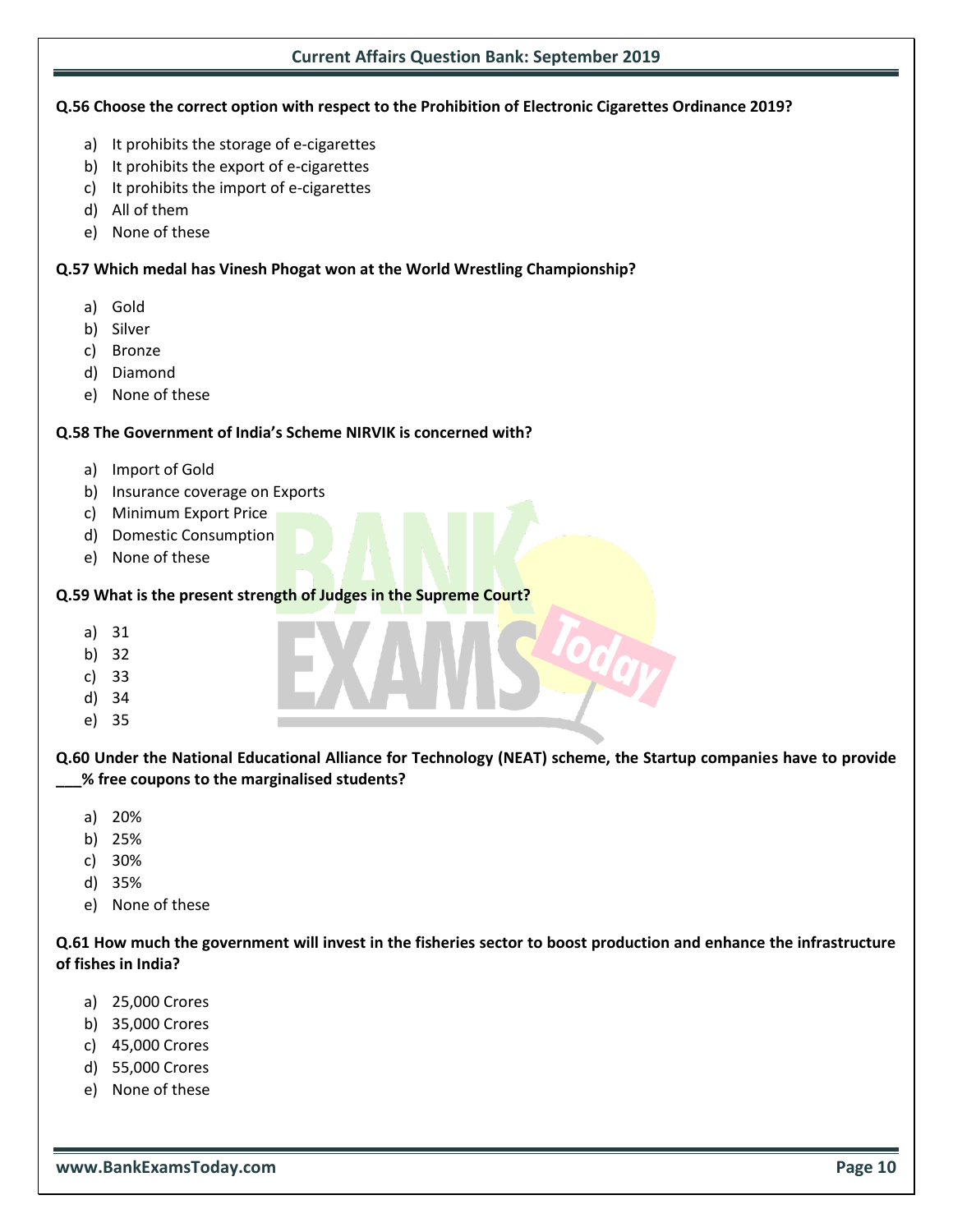**Q.62 The Finance Ministry has recently slashed the corporate tax rates to \_\_\_% for domestic companies and \_\_\_\_\_% for new domestic manufacturing companies.**

- a) 15%, 20%
- b) 22%, 20%
- c) 22%, 15%
- d) 15%, 22%
- e) None of these

**Q.63 The Pradhan Mantri Matru Vandana Yojana (PMMVY) has been implemented in all states of the country except?**

- a) Odisha
- b) Andhra Pradesh
- c) Telangana
- d) Himachal Pradesh
- e) Both a & c

#### **Q.64 The 55th Indian Technical and Economic Cooperation (ITEC) was held at?**

- a) Srilanka
- b) Myanmar
- c) Bangladesh
- d) Vietnam
- e) India

**Q.65 Choose the wrestlers who have scored medals at the World Championships 2019?**

- a) Bajrang Punia
- b) Ravi Dahiya
- c) Vinesh Phogat
- d) Amit Dahiya
- e) Only a, b, c

#### **Q.66 Gandan Tegchenling Monastery, recently in the news is in which country?**

- a) China
- b) Vietnam
- c) Mongolia
- d) Japan
- e) None of these

#### **Q.67 Which document has been made mandatory under GST to be linked during the registration of taxpayers?**

- a) Personal Identification Number
- b) Aadhaar
- c) House number
- d) Both a and b
- e) None of these

**Q.68 In which of the following, a citizen-centric App named "E-Sathi" was launched recently?**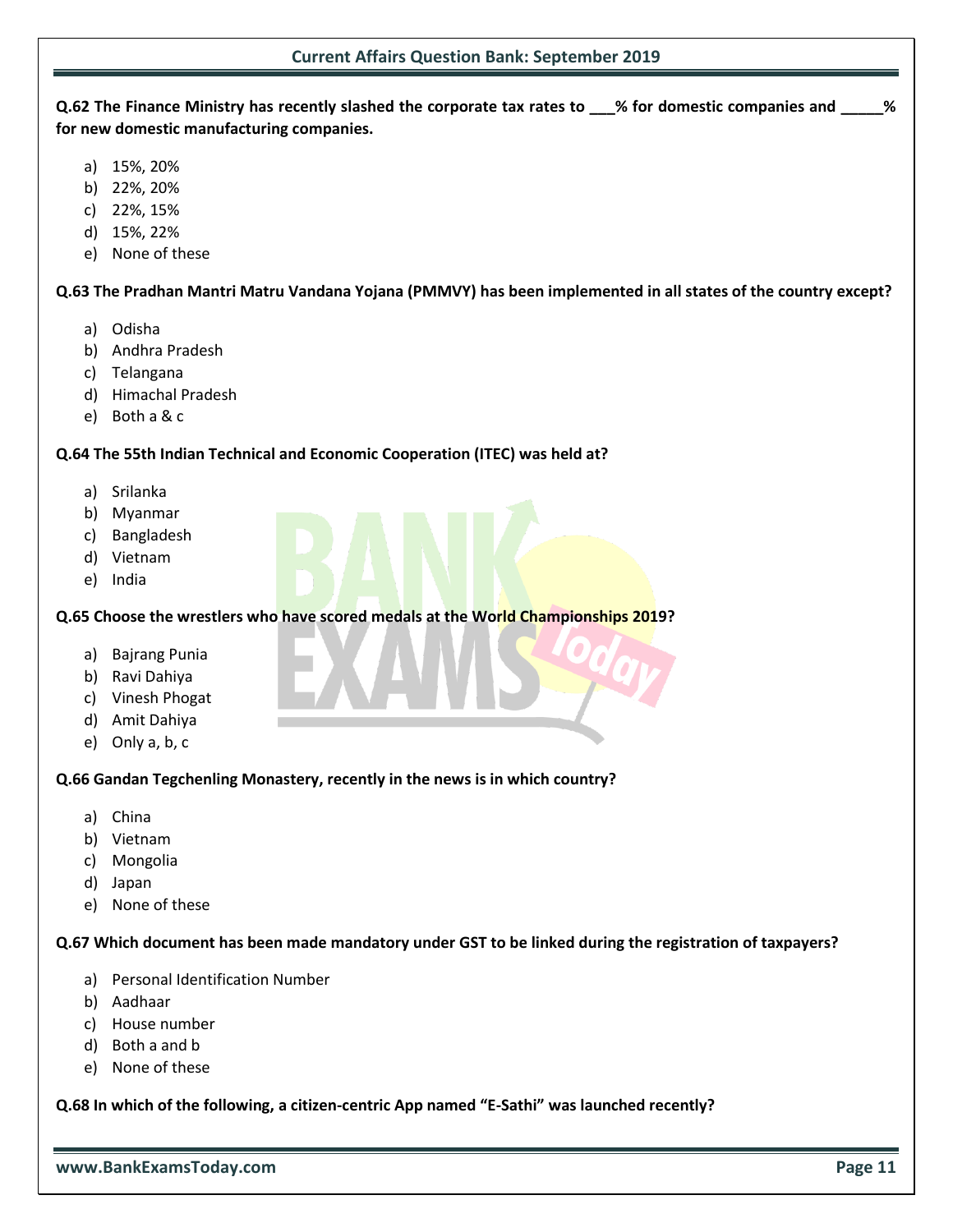- a) Uttar Pradesh
- b) Chandigarh
- c) Himachal Pradesh
- d) Goa
- e) Kerala

#### **Q.69 The "Glory Run" was organised recently in concern of?**

- a) Sino-Indian War
- b) Kargil War
- c) First Battle of Panipat
- d) Partition of British India
- e) None of these

#### **Q.70 Choose the correct statement as per the new Standard Operating Procedure-SOP of the Ministry of Road Transport and Highways?**

- a) Documents like Driving License and Registration Certificate can be produced in electronic form
- b) The documents presented must be available on DigiLocker or mParivahan app
- c) Online Verification
- d) Both a and b
- e) None of these

#### **Q.71 The WAWE Summit 2019 was recently organised for?**

- a) Promoting women entrepreneurs to work towards waste management
- b) Promoting school students to work towards waste management
- c) Promoting citizens to work towards waste management
- d) Promoting MSMEs to work towards waste management
- e) None of these

#### **Q.72 The Margadarshan and Margdarshak Scheme were recently launched by the government for?**

- a) Providing training to School teachers
- b) Help mentee institutions (institutions with low accreditation) improve their ranking
- c) Provide atleast 100 teachers to each mentee institutions (institutions with low accreditation)
- d) Help students of mentor institution to teach the students of mentee institutions
- e) None of these

#### **Q.73 RBI has expanded the scope of the Bharat Bill Payment System (BBPS) by allowing\_\_\_\_\_ payments on its platform?**

- a) Recurring Payments
- b) Insurance Premium
- c) Mutual Funds
- d) Fixed Payments
- e) None of these

#### **Q.74 Recently, the government has allowed corporate social responsibility (CSR) spending on \_\_\_\_\_\_\_ for corporate companies?**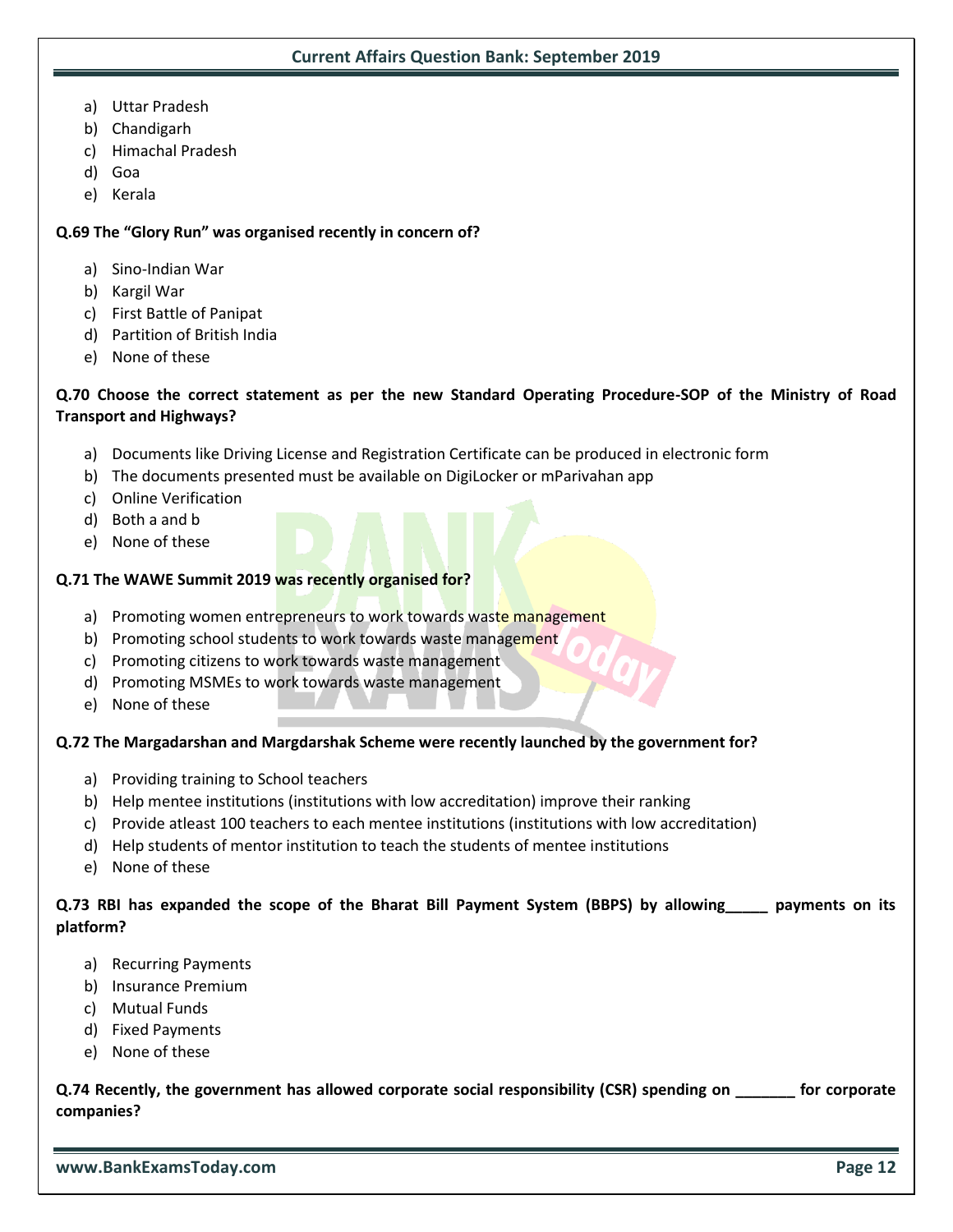- a) Waste Management Control
- b) Research and Development activities
- c) Water conservation
- d) Afforestation
- e) None of these

#### **Q.75 The newly "UMMID" initiative of the government is launched for which purpose?**

- a) To provide early medication in the first one hour of child birth
- b) To reduce the new-born death due to malnutrition
- c) To provide aid for genetic disorders in new-borns
- d) To provide aid of Rs 7000 to each newborn girl child
- e) None of these

#### **Q.76 The second edition of the India Tourism Mart (ITM) 2019 was recently held at?**

- a) Kolkata
- b) Bhopal
- c) Ahmedabad
- d) New Delhi
- e) Guwahati

#### **Q.77 Which among the following is the first investor country in India's National Infrastructure Investment Fund (NIIF)?**

- a) USA
- b) UK
- c) France
- d) UAE
- e) Japan

#### **Q.78 SEBI has recently made it mandatory to hold at least \_\_\_\_\_% liquid assets in mutual fund liquid schemes?**

- a) 10%
- b) 15%
- c) 20%
- d) 25%
- e) None of these

#### **Q.79 The Global SME Business Summit is organised by which Ministry every year?**

- a) Ministry of Petroleum & Natural Gas
- b) Ministry of Micro, Small & Medium Enterprises
- c) Ministry of Tourism
- d) Ministry of Development of North-East Region
- e) None of these

#### **Q.80 Recently, the CHC Farm Machinery App is launched by which Ministry?**

- a) Ministry of Consumer Affairs, Food & Public Distribution
- b) Ministry of Agriculture & Farmers Welfare
- c) Ministry of Agro & Rural Industries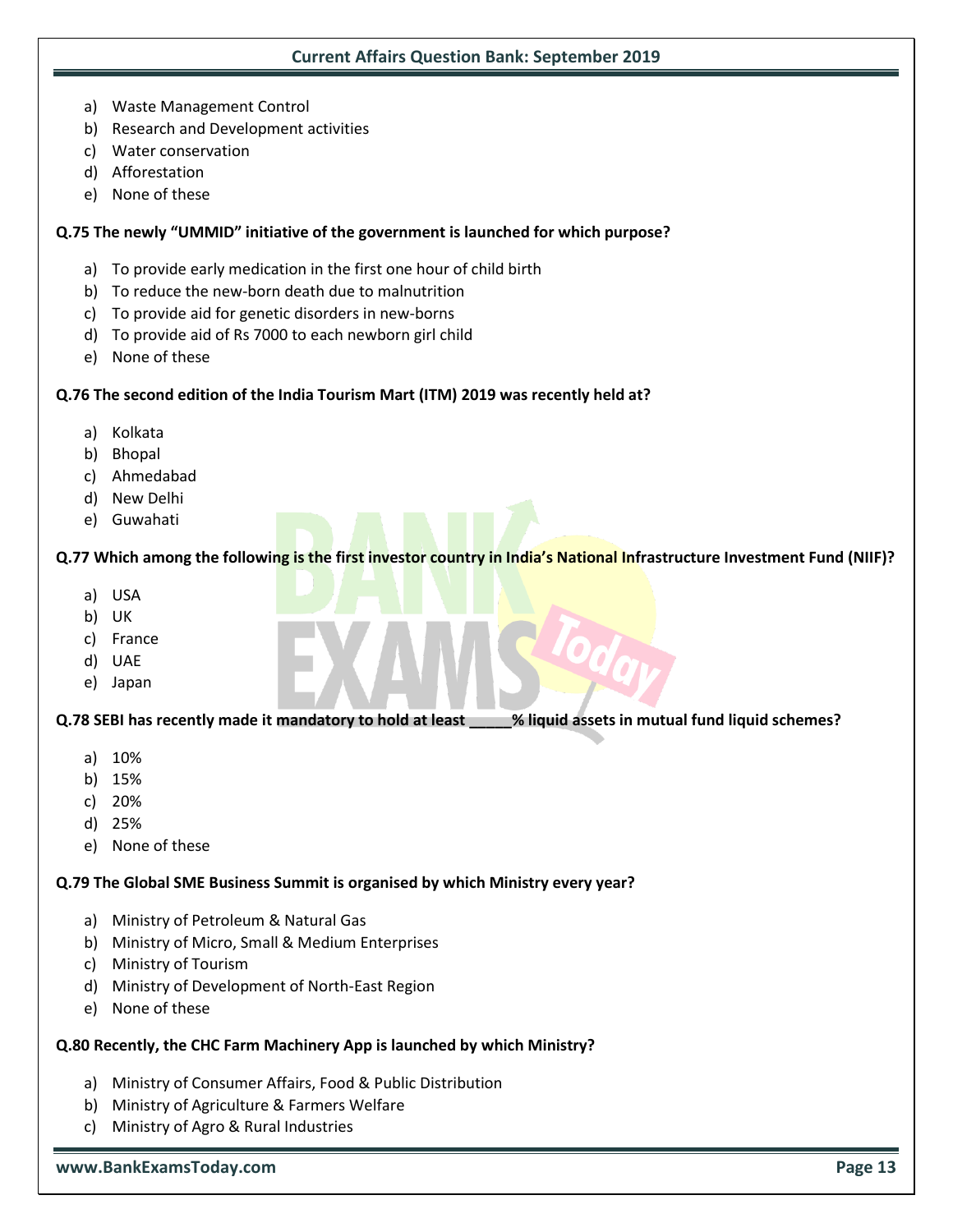- d) Ministry of Fisheries, Animal Husbandry & Dairying
- e) None of these

#### **Q.81 Which edition of the India Water Week is observed in the year 2019 by the Ministry of Jal Shakti?**

- a) 3rd
- b) 4th
- c) 5th
- d) 6th
- e) 7th

#### **Q.82 Which bank has been recently put under Directions by the RBI?**

- a) Allahabad Bank
- b) Punjab National Bank
- c) Bank of Baroda
- d) Punjab and Maharashtra Cooperative Bank
- e) None of these

#### **Q.83 'Varaha' was recently in the news in the context of?**

- a) It was recently commissioned in the Indian Coast Guard
- b) It was recently decommissioned by the Indian Coast Guard
- c) It was recently successfully tested by the Indian Air force
- d) It was brought recently from USA
- e) None of these

#### **Q.84 The trilateral MALABAR exercise is conducted between?**

- a) India-USA-Australia
- b) India-Srilanka-Japan
- c) India-Japan-Australia
- d) India-USA-Japan
- e) None of these

#### **Q.85 The 'TB HAREGA DESH JEETEGA' campaign is launched by which Ministry?**

- a) Ministry of Science & Technolog
- b) Ministry of Housing and Urban Affairs
- c) Ministry of Health and Family Welfare
- d) Ministry of Women and Child Development
- e) None of these

#### **Q.86 Which among the following option is correct with respect to the 'Sardar Patel National Unity Award'?**

- a) Monetary grant of Rs 50,000 is given to the awarde
- b) Monetary grant of Rs 1,50,000 is given to the awardee
- c) Monetary grant of Rs 20,000 is given to the awardee
- d) Monetary grant of Rs 2,50,000 is given to the awardee
- **e)** No monetary grant is given to the awardee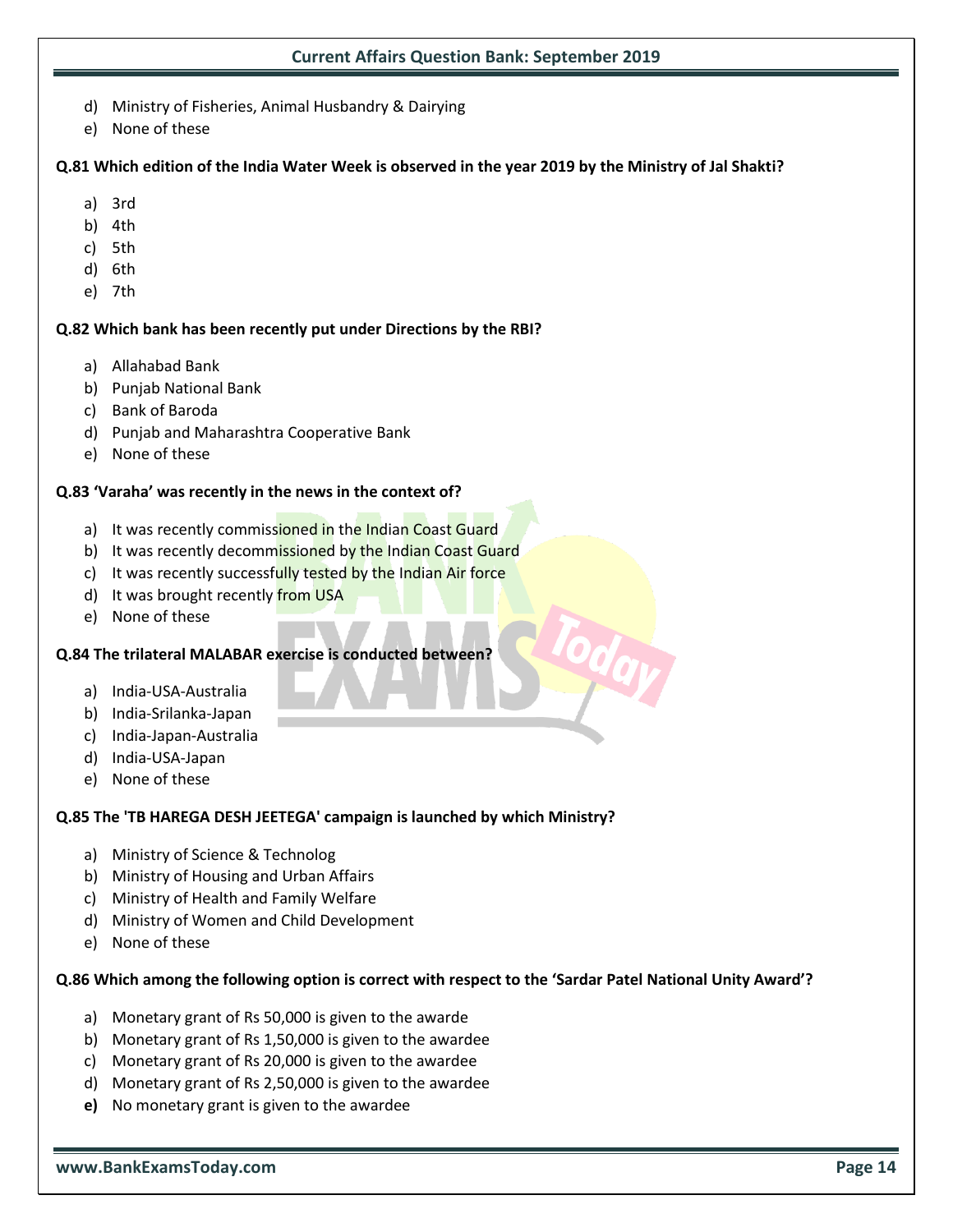#### **Q.87 Choose the correct option in the context of powers of RBI?**

- a) RBI can limit the money that depositors can withdraw from a bank
- b) It can suspend the Board of the Bank
- c) It can appoint an administrator for the Bank
- d) All of the above
- e) None of these

#### **Q.88 The 2nd edition of the 'Singapore India Hackathon 2019' will be held at?**

- a) IIT Madras
- b) IIT Delhi
- c) IIT Kanpur
- d) IIT Kharagpur
- e) None of these

#### **Q.89 Which state has won the National Tourism Awards as the Best State Award for overall growth in tourism category?**

- a) Maharashtra
- b) Andhra Pradesh
- c) Madhya Pradesh
- d) Uttarakhand
- e) None of these

**Q.90 India has recently developed its first Indigenous High Temperature Fuel Cell System, which is developed by?**

- a) Indian Space Research Organisation
- b) Defence Research and Development Organization
- c) Council of Scientific and Industrial Research
- d) Department of Biotechnology
- e) None of these

#### **Q.91 Which bank has been recently put under the Prompt Corrective Action Framework by RBI?**

- a) Punjab & Maharashtra Cooperative Bank
- b) Lakshmi Vilas Bank
- c) South India Bank
- d) SBM Bank
- e) None of these

#### **Q.92 What is the theme of the Aadi Mahotsav?**

- a) An exhibition of the spirit of Tribal Art, Culture and Commerce
- b) An exhibition of the spirit of Tribal Craft, Culture and Commerce
- c) A celebration of the spirit of Tribal Craft, Culture and Commerce
- d) A celebration of the spirit of Tribal Art, Culture and Commerce
- e) None of these

**Q.93 Who has been ranked as number one wrestler in 86 kilogram category in the latest ranking issued by the International Wrestling Federation?**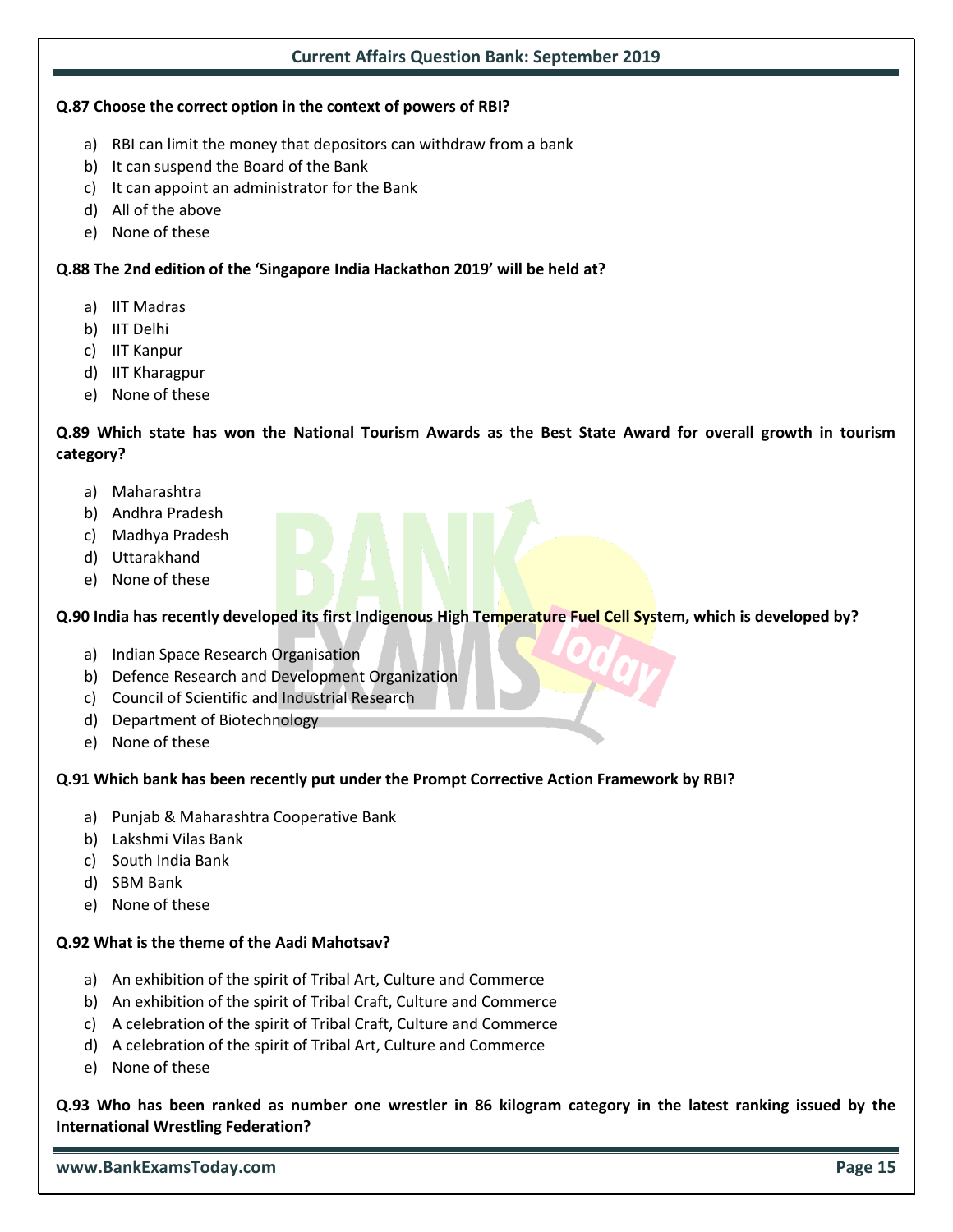- a) Ravi Dahiya
- b) Bajrang Punia
- c) Rahul Aware
- d) Deepak Punia
- e) None of these

**Q.94 Which Scorpene-class submarines has been recently commissioned by the Indian Navy?**

- a) INS Vela
- b) INS Vagir
- c) INS 'Karanj'
- d) INS Khanderi
- e) INS Vagsheer

**Q.95 Recently, the government has changed the export policy of Onion from earlier 'free' to \_\_\_\_\_\_?**

- a) Reserved
- b) Prohibited
- c) Charged
- d) Exempted
- e) None of these

#### **Q.96 The recently launched Delhi-Meerut Package-3 will connect?**

- a) Dasna to Hapur
- b) Hapur to Meerut
- c) Sarai Kale Khan to Ghazipur
- d) Ghazipur border to Dasna
- e) None of these

#### **Q.97 Which stealth frigate has been recently inducted into Indian Navy?**

- a) INS Pratik
- b) INS Suraj
- c) INS Nilgiri
- d) INS Swastika
- e) None of these

#### **Q.98 Who has been appointed as the new chief of the Indian Air Force succeeding Air Chief Marshal B.S. Dhanoa?**

- a) Air Chief Marshal Rakesh Kumar Singh Bhadauria
- b) Air Chief Marshal Arup Raha
- c) Air Chief Marshal Birender Singh Dhanoa
- d) Air Chief Marshal Bikram Singh
- e) None of these

#### **Q.99 Choose the correct statement about the IPCC Intergovernmental Panel on Climate Change?**

- a) India is a member of IPCC
- b) IPCC is the UN body
- c) IPCC provides scientific assessments concerning climate change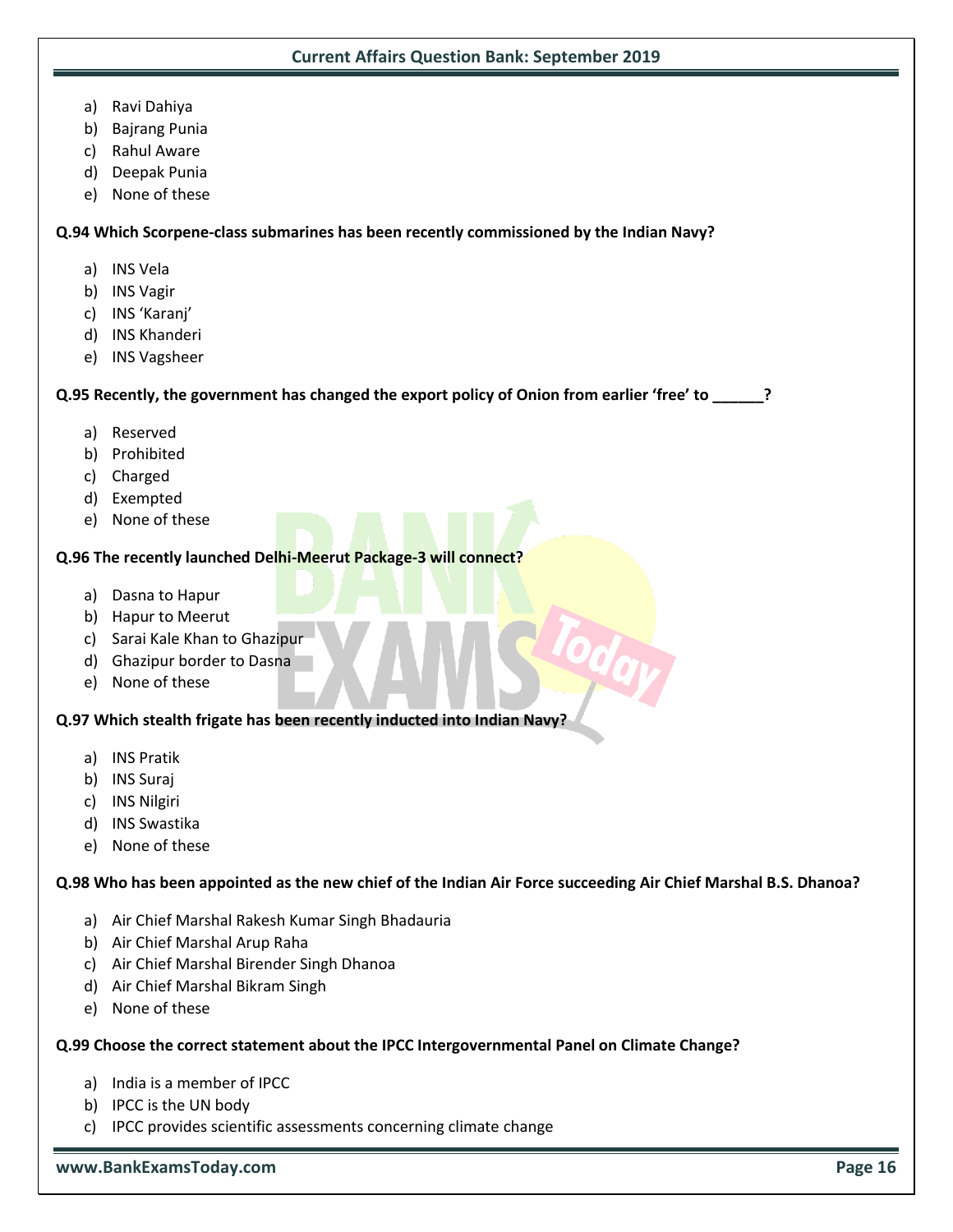- d) All of them are correct
- e) None of these

#### **Q.100 Which among the following doesn't come under the 8 core Industries?**

- a) Electricity
- b) Cement
- c) Fertilizer
- d) Steel
- e) None of these

#### **Q.101 WING-Women Rise Together initiative is launched for?**

- a) Women Entrepreneurs
- b) Women Artisans
- c) Women Daily wage workers
- d) Women House workers
- e) None of these

**Q.102 The task force on the National Infrastructure Pipeline recently constituted by the Finance Ministry is headed by?**

- a) CEO, NITI Aayog
- b) Secretary, Department of Expenditure, Ministry of Finance
- c) Joint Secretary, Infrastructure Policy & Finance Division, DEA
- d) Secretary of Department of Economic Affairs (DEA)
- **e)** None of these

#### **Q.103 In which state recently the 1st Mega Food Park of the state has been inaugurated?**

- a) Bihar
- b) Telangana
- c) Madhya Pradesh
- d) Assam
- e) None of these

**Q.104 The Asian Development Bank (ADB) has recently approved \$ 200 million for road safety project for which the state of India?** 

- a) Madhya Pradesh
- b) Andhra Pradesh
- c) Maharashtra
- d) Kerala
- e) None of these

#### **Q.105 The 7th Regional Comprehensive Economic Partnership (RCEP) Ministerial Meeting was held at?**

- a) Thailand
- b) China
- c) South Korea
- d) New Zealand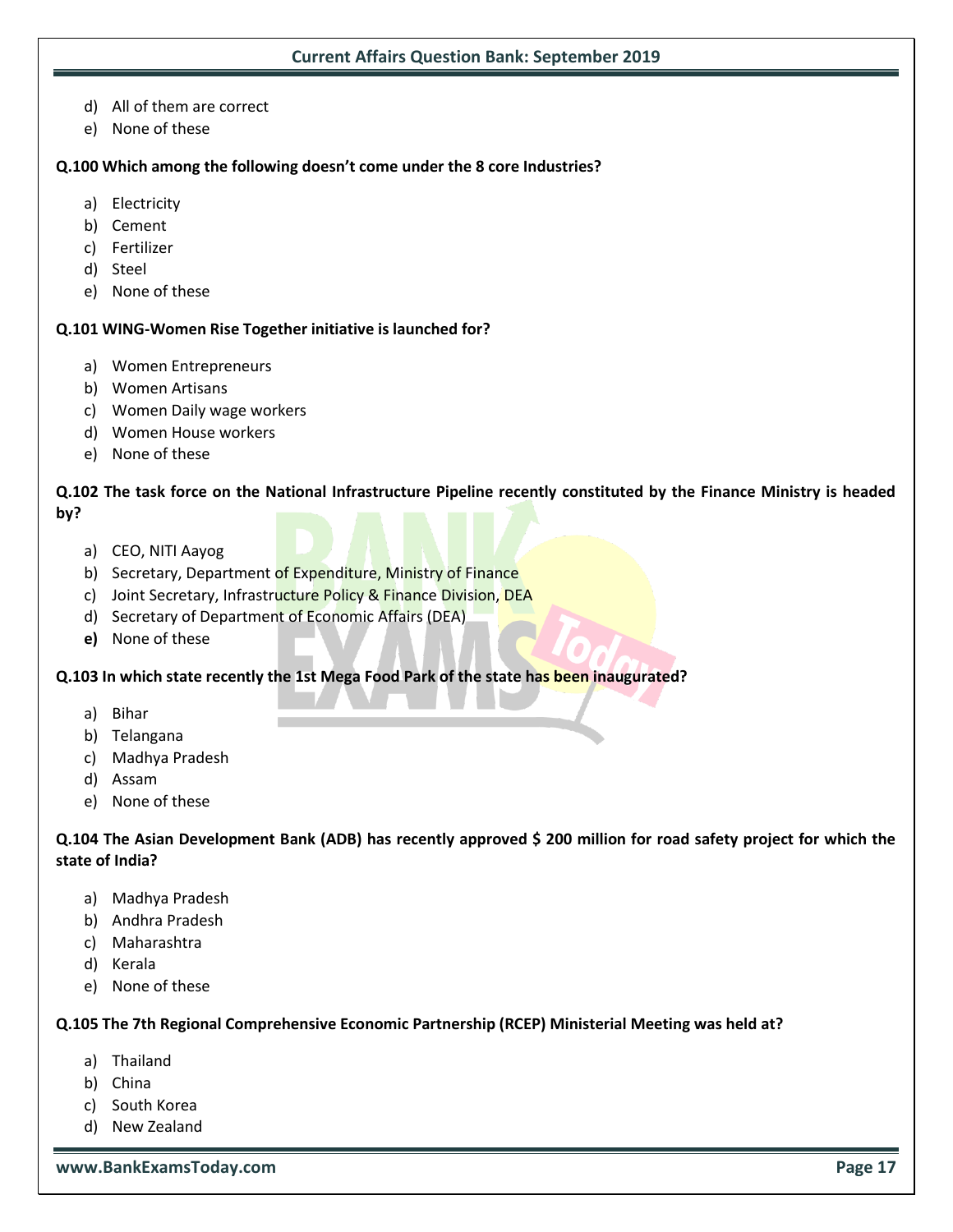#### e) Japan

#### **Q.106 Which institute/University has recently established an Animal Facility centre for experimental research?**

- a) University of Delhi
- b) University of Mumbai
- c) University of Hyderabad
- d) University of Himachal Pradesh
- e) None of these

#### **Q.107 Who has won the Women's Singles tennis title at the 2019 US Open?**

- a) Serena Williams
- b) Bianca Andreescu
- c) Venus Williams
- d) Billie Jean
- e) None of these

#### **Q.108 The 68th plenary session of the North Eastern Council (NEC) 2019 was held at?**

- a) Tripura
- b) Guwahati
- c) Imphal
- d) Shillong
- e) None of these

#### **Q.109 Choose the correct statement about the India Post Payments Bank (IPPB)?**

- a) Only 90% equity is owned by the government of India
- b) It provides Aadhaar enabled payment system (AePS) services
- c) IPPB comes under the Ministry of Information & Broadcasting
- d) a, b, c are correct
- e) None of these

#### **Q.110 The international conference ANGAN (Augmenting Nature by Green Affordable New-habitat) on energy efficiency was organised under which ministry?**

- a) Ministry of Power
- b) Ministry of New and Renewable energy
- c) Ministry of Earth Science
- d) Ministry of Petroleum & Natural gas
- e) None of these

#### **Q.111 The Recipients of Visitor's Awards are presented by?**

- a) Governor of the respective state
- b) Chief Minister of the respective state
- c) President of India
- d) Vice-president of India
- e) None of these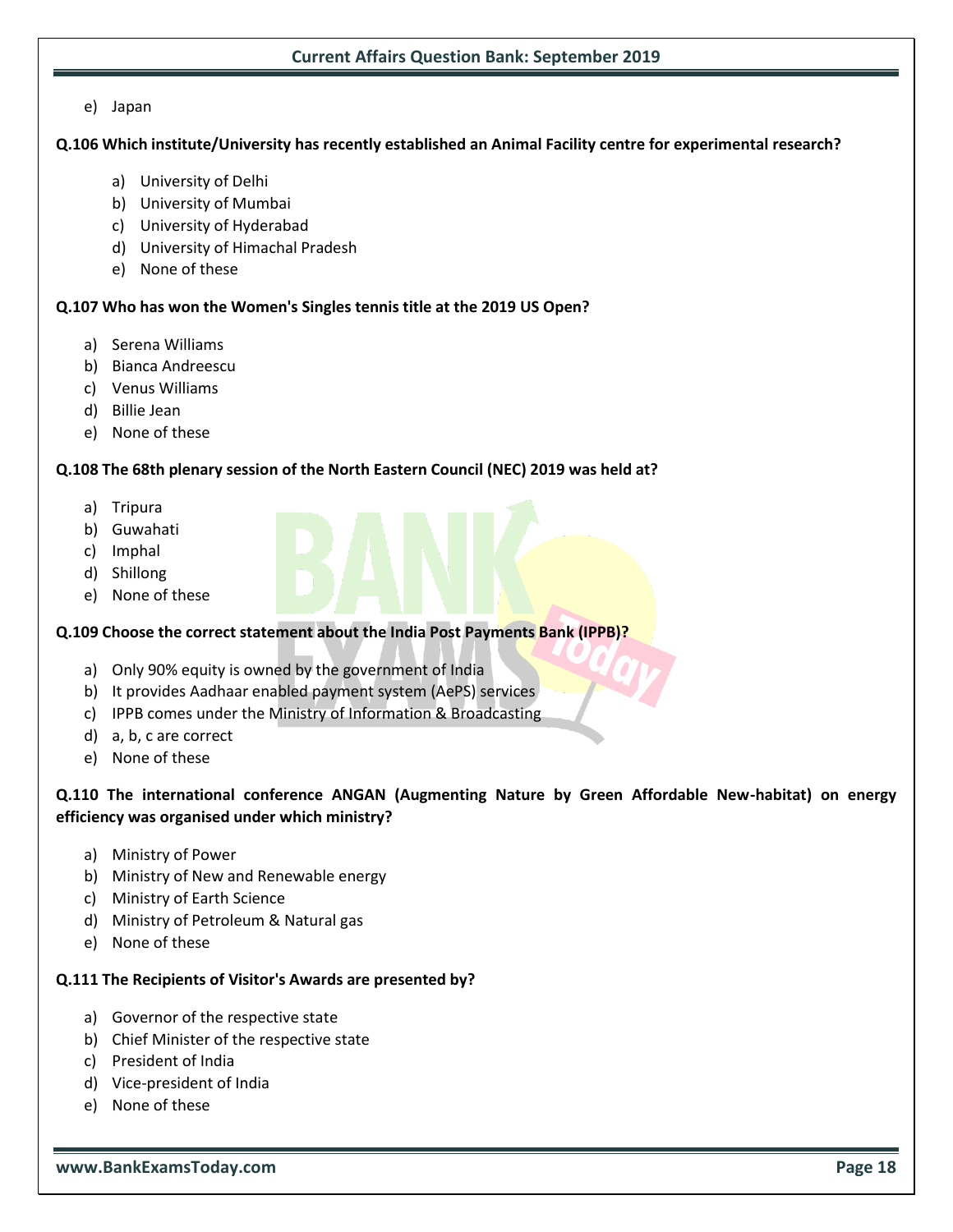**Q.112 The 22nd Session of the United Nation Committee on the Rights of Persons with Disabilities (CRPD) was held recently in?** 

- a) New York
- b) Washington
- c) Geneva
- d) Paris
- e) None of these

## **ANSWFRS**

**Ans.1(C)** The Motor Vehicle (Amendment) Act, 2019 that contains provisions for an increase in penalty/fine for a traffic rule violation, is made effective from 31st August 2019.

**Ans.2 (A)** Tamilisai Soundararajan was appointed as the Governor of Telangana, replacing E.S.L. Narasimhan.

**Ans.3 (B)**India ranked 9th among 28 global markets on the Happiness Index 2019. It is an online survey done by Ipsos over 1000 individuals in each of the 28 countries.

**Ans.4 (A)** India had committed to restoring 13 million hectares of degraded/deforested land by 2020, and an additional 8 million hectares by 2030 in the previous edition of the COP.

**Ans.5(D)** The 'Rashtriya Poshan Maah' would begin from 1st September and the theme for the year is "Complementary Feeding".

**Ans.6(C)**Learning opportunities on topics of IoT, machine learning, cloud computing etc. would be offered to the students under the course by the Google's Developer Student Club network and other Google Developer networks.

**Ans.7(B)**The committee was constituted as per the announcement made by Arun Jaitley, then Finance Minister in his Budget speech 2018-19.

**Ans.8(C)** The 'Terracotta Grinder' is the first-ever machine launched to grind the wasted pottery items for reusing them in pottery making.

**Ans.9(C)** The Regional Committee is the highest decision making and governing body of the WHO in the South-East region. India is hosting the Regional Committee for the 2nd time.

**Ans.10 (D)** The Apache helicopters would replace the current Mi-35 fleet. India is the 16th nation to add Apache and the AH-64E is the most advanced variant, Boeing.

**Ans.11(C)** India has hosted the 4th General Assembly of the AWEB at Bengaluru on 3rd September 2019 and the same day will take over its chairmanship.

**Ans.12(C)** India is the 1st country among G20 and BRICS to announce the pledge of Global fund for the 6th replenishment cycle (2020-22). India has a partnership, both as a recipient and as a donor with the GFTAM since 2002.

**Ans.13(C)** The Union Cabinet headed by Prime Minister Modi has approved the Capital Infusion of Rs 4,557 crore in the IDBI Bank. The IDBI bank has reduced its net NPA from peak of 18.8% in June 2018 to 8% in June 2019.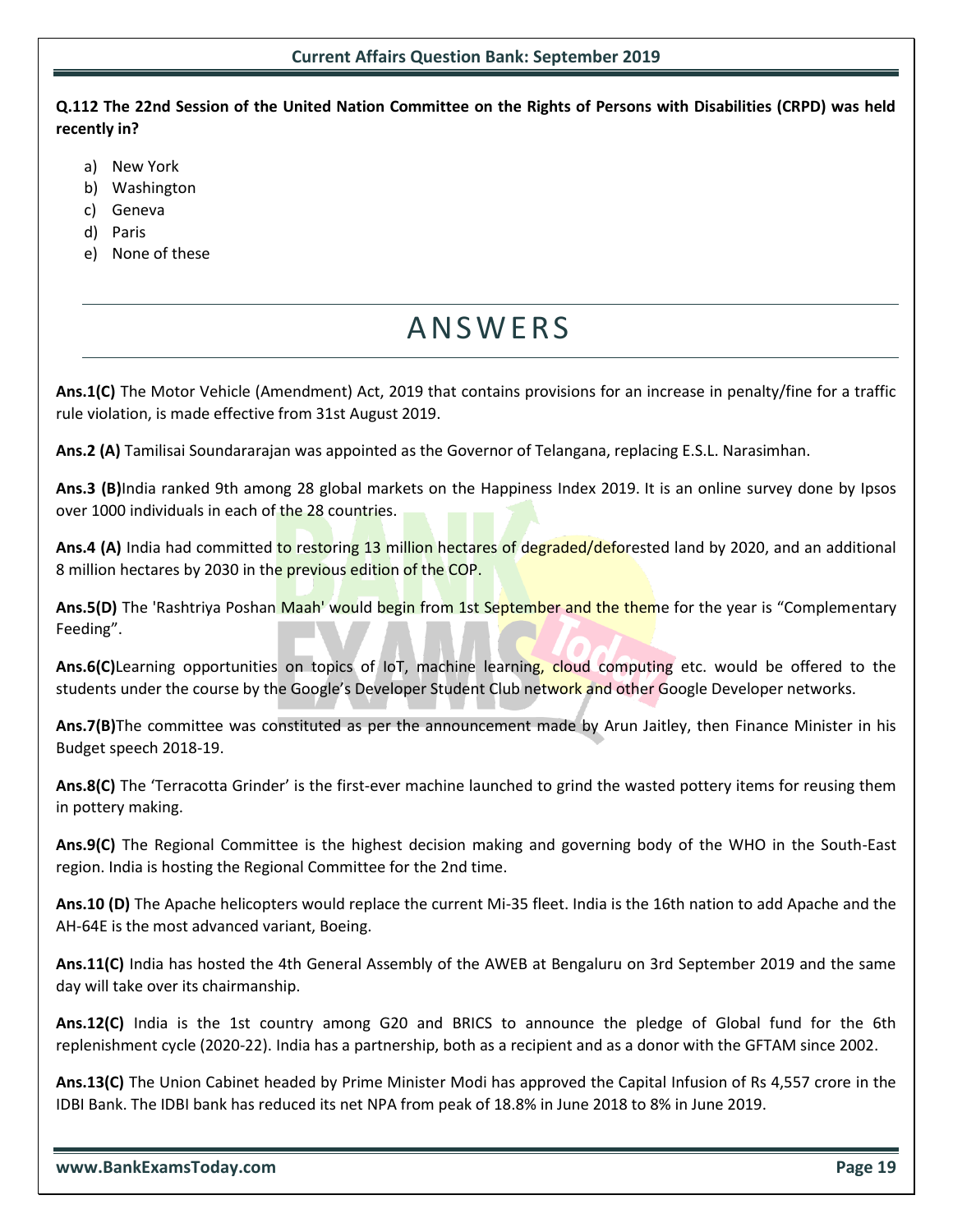**Ans.14 (D**) Exercise Yudh Abhyas – 2019, a joint military training exercise between India and US defence forces is being conducted from 5th to 18th September 2019 in Washington, USA.

**Ans.15 (C**) PM Modi attended the 20th Annual Summit between India and Russia at Vladivostok, Russia. Russia proposed to set up more than 20 nuclear power units in India over the next 20 years in the meeting.

**Ans.16 (B**) PM Modi will address the EEF as the chief guest at the invitation of Russian President Vladimir Putin. The EEF is aimed to expand international cooperation in the Asia-Pacific region and to develop the Russian economy far east.

**Ans.17 (D**) RBI has clarified that the final rate charged to the borrowers after the switchover to external benchmark would be same as the rate charged for a new loan of the same category at the time of origination of the loan.

**Ans.18 (C**) The first ASEAN-US Maritime Exercise (AUMX) is being jointly held between the United States and ASEAN Countries in the South China Sea.

**Ans.19 (B**) India is going to take part in the TSENTR 2019, conducted by the Central Military Commission of Russia. TSENTR 2019 is a part of the annual series of exercises that forms a part of the Russian Armed Forces' annual training cycle.

**Ans.20 (A**) The 'Eat Right India Movement' of Food Safety and Standards Authority of India (FSSAI) was launched with a new logo and tagline 'Sahi Bhojan, Behtar Jeevan'.

**Ans.21 (B**) The Ministry of Skill Development and Entrepreneurship (MSDE) has organized "Kaushalacharya Samadar 2019" to honoured trainers for their contribution to skilled workforce development.

**Ans.22 (D**) SLINEX 2019 is an annual joint Indo-Lanka maritime fleet exercise that will be held from 7th September to 13th September 2019. Offshore patrol vessels, SLNS Sindurala and Suranimala will participate from Sri Lankan Navy.

**Ans.23 (C**) 28th edition of India-Thailand Coordinated Patrol (Indo-Thai CORPAT) is conducted from 5th September to 15th September 2019. The exercise is held between the Indian Navy (IN) and the Royal Thai Navy (RTN).

**Ans.24 (B**) Chandrayaan-2 arrived near the moon after 30 days in earth orbit from its launch on 15th July 2019 from Sriharikota.The lander was named Vikram', after Vikram Sarabhai, father of the Indian space programme.

**Ans.25 (B**) The dialogue is held annually alternately at the capital cities of the two countries for enabling ease of doing business and facilitating bilateral trade and investment flows.The bilateral trade between India and China stood at \$87 billion in 2018-19 and the trade deficit at \$50 billion(in favour of China).

**Ans.26 (B**) There are eight Maharatna CPSEs Coal India, — BHEL, BPCL, NTPC, ONGC, GAIL, Indian Oil, and SAIL — and 16 Navratna CPSEs.The Centre has budgeted Rs 3.38-lakh crore for capital expenditure for the FY 2019-20.

**Ans.27 (B)** Prime Minister Narendra Modi is to inaugurate India's 2nd Multi-Modal Terminal at Sahibganj, Jharkhand. It has been built in 2 years at a cost of 290 crores, on National Waterway -1 (river Ganga).

**Ans.28 (C)** UNHRC aims to protect and promote human rights around the world and is headquartered at Geneva, Switzerland. It was established on 15th March 2006 and investigates human rights violations in UN member states.

**Ans**.**29 (D)** The project is led by the Indian Oil Corporation and the Nepal Oil Corporation. India is already supplying diesel to Bangladesh through cross border trains.

**Ans.30 (B)** The programme is launched for eradicating the Foot and Mouth Disease (FMD) and Brucellosis in the livestock. These diseases are very common amongst the livestock – cow-bulls, goats, pigs, buffaloes, sheep etc.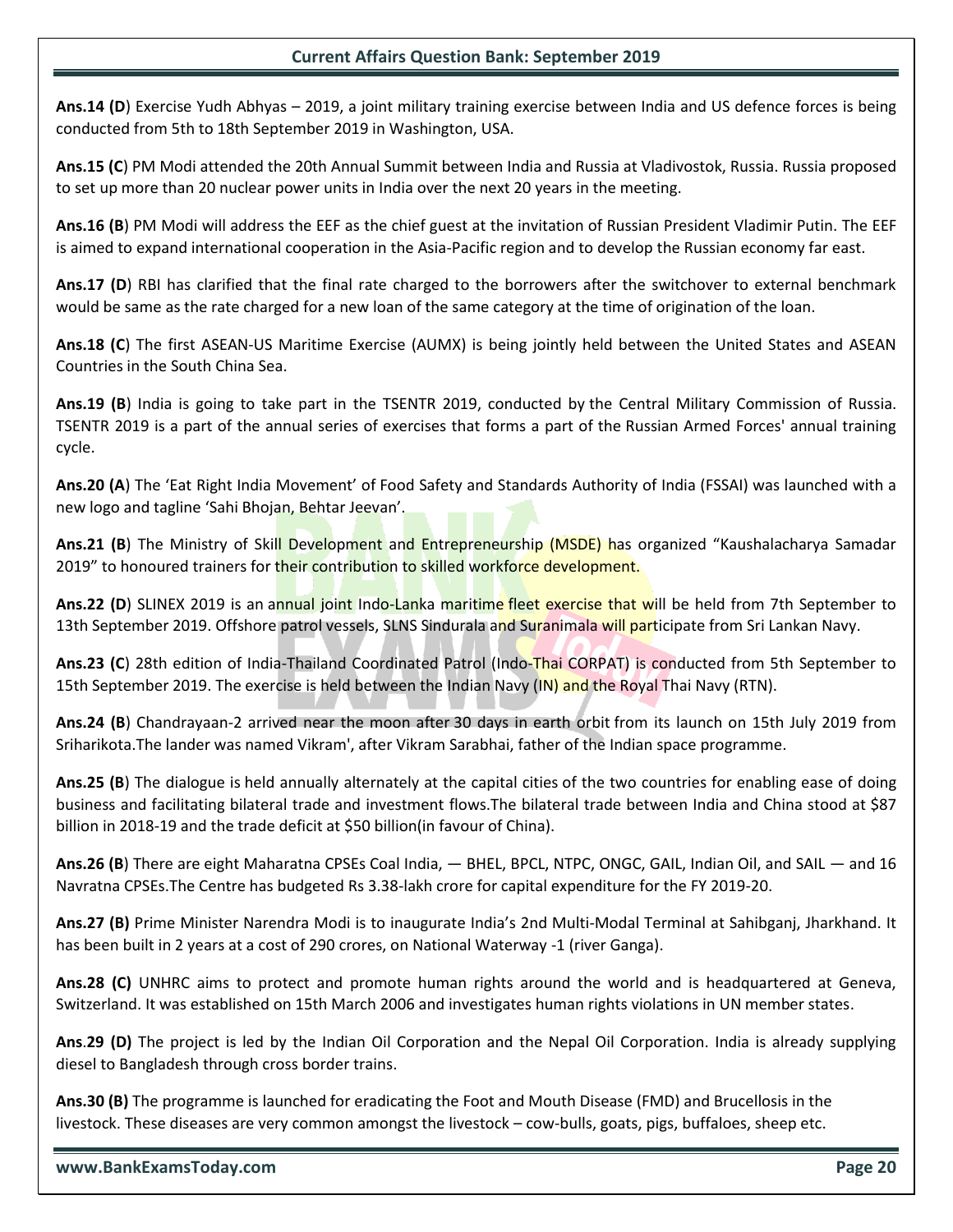**Ans.31 (A)** Scorpene class submarine features diesel propulsion and are diesel-electric attack submarines. INS Kalvari was the 1st scorpene class submarine to be commissioned into the Indian Navy on December 2017.

**Ans.32 (D)** GeM under the Ministry of Commerce & Industry and Government of Punjab, signed MoU to set up GeM Organizational Transformation Team- Project Management Unit (GOTT PMU).

**Ans.33 (D)** The deliberation took place at the 119th meeting of the NCST on 11th September 2019 under the Chairmanship of Dr Nand Kumar Sai. The commission observed that the territory of Ladakh created recently is predominantly a tribal region, accounting for more than 97% tribal people.

**Ans.34 (A)** The Union Minister for Skill Development and Entrepreneurship (MSDE) Dr Mahendra Nath Pandey, laid the foundation stone of Indian Institute of Skills (IIS) at Mumbai.

**Ans.35 (B)** NPSTSEP is a voluntary and contributory pension scheme, with the provision for minimum assured pension of Rs 3,000/- monthly once the subscriber attains the age of 60 years. The beneficiary should be within the age group of 18 to 40 years.

**Ans.36 (B)** Pradhan Mantri Kisan Maan Dhan Yojana is an age-old pension scheme for all small and marginal farmers between the age group of 18 to 40 years. Under the scheme, the farmers would receive a monthly pension of Rs 3000, once they attain the age of 60 years.

**Ans.37 (A)** MAITREE is an annual training exercise which is conducted since 2006 alternatively in India and Thailand. The exercise covers company level joint training in the jungle and urban scenario on counter-terrorism operations.

**Ans.38 (D)** Researchers have found both water and temperatures on K2-18b, being the only exoplanet having such components. K2-18b is a cool exoplanet and receives only 5 per cent more radiation than the Earth.

**Ans.39 (D)** The MoU has been signed as part of Indian Railways' green initiative to mitigate the cause of global warming and its effects that are causing climate change.

**Ans.40 (B)** Rajasthan, where the RTI movement had started in 1990s has become the 1st state in the country to launch a public portal for providing governmental information to the public.

**Ans.41 (C)** President Kovind unveiled the bust of Mahatma Gandhi, marking the 150th anniversary of the Father of the Nation at Villeneuve, Switzerland.

**Ans.42 (B)** The verification is mandated from January 2020 for checking malpractices in GST. For those dealers who do not want Aadhaar authentication, physical verification will be carried out for them.

**Ans.43 (C)** Reasons for the price rise of onion is said to be due to fall in supply of onions from Madhya Pradesh and Karnataka, rains in parts of Mahaharastra hampering onion markets followed by droughts.

**Ans.44 (C)** Pankaj's fifth title in the last six years since returning from a professional stint in the UK in 2014 and hence has brought home a world trophy every year.

**Ans.45 (D)** The travelling exhibition has been launched by Regional Outreach Bureau, Pune under the Ministry of Information and Broadcasting. 'Swachhta' oath was also administered by Shri Javadekar to participants on the occasion.

**Ans.46 (C)** The existing variable fare system of the Humsafar class of trains has been done away with, which means these trains will now have only 'fixed' fare system.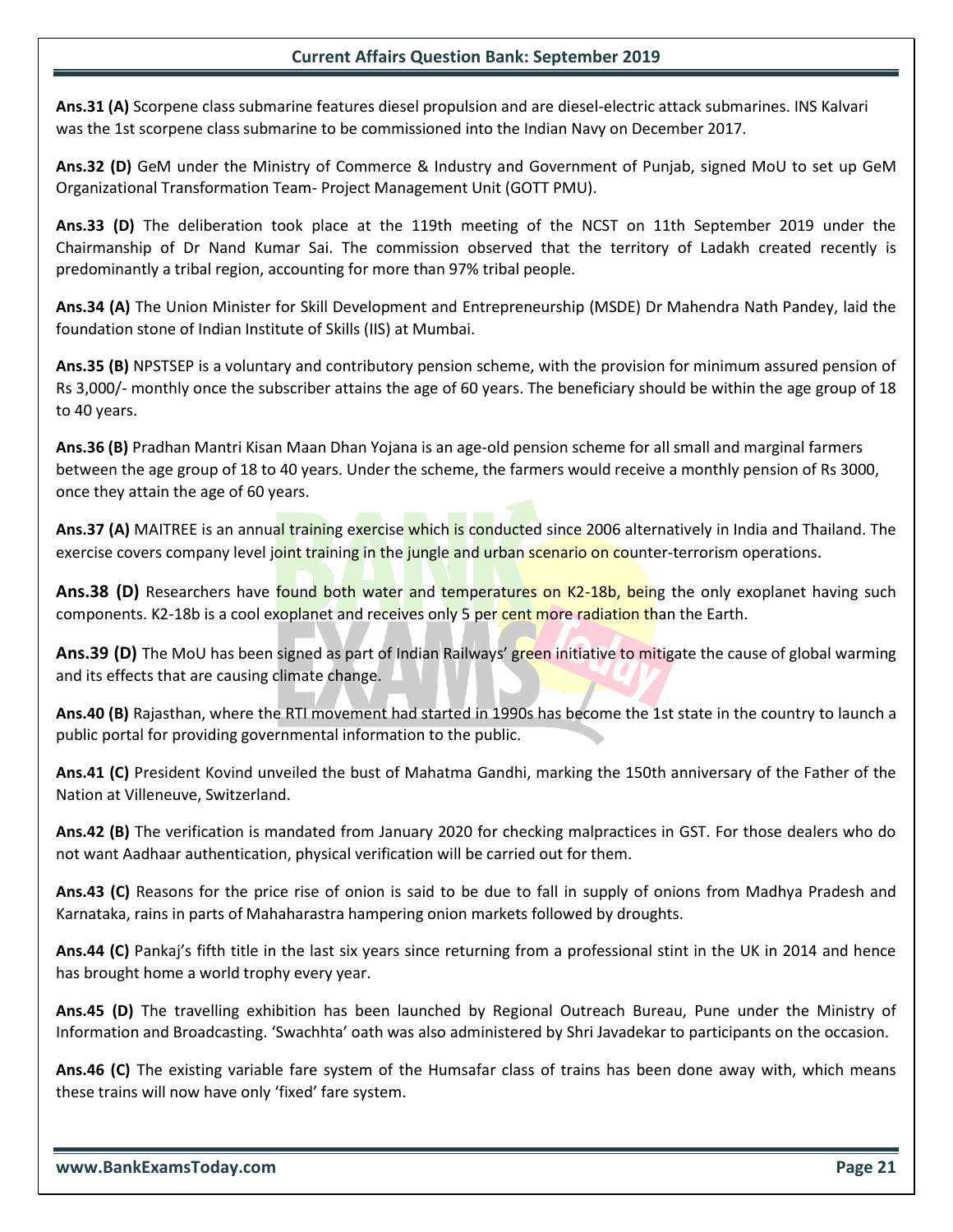**Ans.47 (B)** Merchandise Exports from India Scheme (MEIS) for textiles will be replaced by the scheme for Remission of Duties or Taxes on Export Product (RoDTEP).

**Ans.48 (B)** IPS Officer Chhaya Sharma has been nominated for the award for her investigation and prosecution of the Delhi gang-rape case and other high-profile crimes in India.

**Ans.49 (B)** A Korean Public Service Broadcasting channel, KBS World was launched through which DD India will now be available in the Republic of Korea. Doordarshan is India's first public service broadcaster that was founded in 1959.

**Ans.50 (B)** The training module of various subjects built by discipline-specific National Resource Centres (NRCs) and are uploaded and made available through SWAYAM to all the teachers from 1st September 2019. For 2019 ARPIT, 46 disciplines are covered in addition to the 75 NRCs in the year 2018.

**Ans.51 (A)** The bill will facilitate smooth and speedy eviction of unauthorized occupants from Government residential accommodations.

**Ans.52 (C)** This is the first indigenously built beyond visual range air-to-air missile of the Indian Air Force. ASTRA has a range of over 70 km and can fly with a speed of over 5,555 kilometres per hour.

**Ans.53 (B)** The SFB licence to the payments banks will allow them to boost deposits and lend, that is currently capped at Rs 1 lakh per customer. The minimum paid-up capital requirement for SFBs is also revised by the RBI from Rs 100 crore to now Rs 200 crore.

**Ans.54 (D)** RBI had set up the 'Internal Working Group' in February 2019 to understand the reasons for the regional disparity in agricultural credit and suggest measures.

**Ans.55 (D)** Vishwakarma Rashtriya Puraskar (VRP) and National Safety Awards (NSA) were given by the Ministry of Labour and Employment for the performance year 2017.

**Ans.56 (D)** The Union Cabinet chaired has approved the Promulgation of the Prohibition of Electronic Cigarettes (production, manufacture, import, export, transport, sale, distribution, storage and advertisement) Ordinance, 2019.

**Ans.57 (C)** Vinesh Phogat has defeated Maria Prevolaraki of Greece, two-time world bronze medallist in 53 kg category. She scored 8-2 win to over silver medallist of the world championship to secure her place at the Tokyo Games.

**Ans.58 (B)** The Ministry of Commerce & Industry has introduced a new Export Credit Insurance Scheme (ECIS) called NIRVIK. The scheme will ensure guaranteed insurance cover up to 90% of the principal and interest including the pre and post-shipment loss.

**Ans.59 (D)** The four judges are the Chief Justices of the High Courts. The total strength of the Supreme Court has now gone up to the highest ever number of 34.

**Ans.60 (B)** The platform will provide easier access to technology to the marginalised students. Under the scheme, companies using artificial intelligence must offer 25% free coupons for students from disadvantaged communities.

**Ans.61 (A)** The last (12th edition of) Handbook was published in 2014. The Government will invest 25,000 crore in the next 5 years in the fisheries sector to boost production and enhance infrastructure of fishes in India.

**Ans.62 (C)** The Finance Ministry, GOI has slashed the corporate tax rates to 22% for domestic companies and 15% for new domestic manufacturing companies. The FinMin has also said that it will expand the scope of CSR 2 % spending.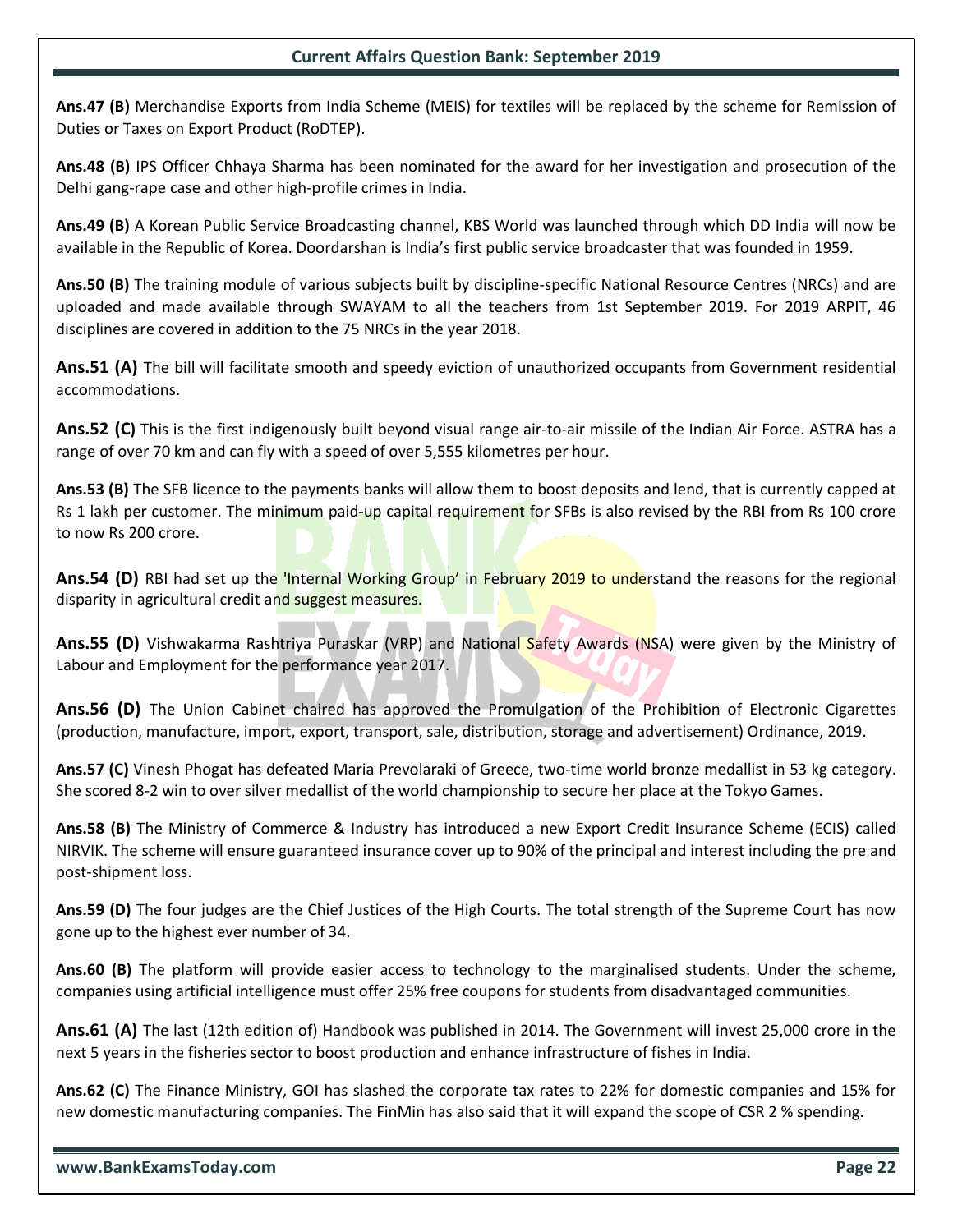**Ans.63 (E)** They eligible beneficiaries also receive cash incentive under Janani Suraksha Yojana, through which a women gets Rs 6000 on an average. All states except Odisha and Telangana have implemented the scheme.

**Ans.64 (C)** Bangladesh professionals have been taking specialized short and medium-term courses in India since 2007 under the ITEC programme and about 4000 persons are trained since then.

**Ans.65 (E)** Bajrang Punia and Ravi Dahiya clinched bronze at the World Championships in Nur-Sultan, Kazakhstan. Bajrang defeated Mongolian Tulga Tumur Ochir.

**Ans.66 (C)** Mongolia announced a visa-on-arrival scheme for short-term travellers from India. India announced an additional 236 million dollars Line of Credit for the ongoing Petrochemical Refinery Project in Mongolia.

**Ans.67 (B)** The council has decided to link Aadhaar with the registration of taxpayers under GST and is in the process to make Aadhaar number mandatory for claiming refunds. No GST will be charged for hotel rooms having tariffs of up to 1,000 Rupees per night.

**Ans.68 (B)** The Ministry of Home Affairs has launched three citizen-centric services of the Chandigarh Police. The information about a crime/criminal is fed into it with ease in the central collection, updation and analysis of the information.

**Ans.69 (B)** Kohima and Kargil are the two forward most outposts of India in the East and in the North where two of the fiercest battles were fought in 1944 and 1999 respectively. K2K - Glory Run which is commenced on 21st September will culminate on 6th November 2019.

Ans.70 (D) The documents include Driving License, Registration Certificate and other transport related information documents. Central Motor Vehicles Rules are amended to the let the person produce the documents in electronic form.

**Ans.71 (A)** The WAWE summit is an initiative to promote women entrepreneurs to work towards waste management and providing alternatives to single-use plastic carry bags. The WAWE Summit will be held in November to December 2019.

**Ans.72 (B)** These Margdarshaks will regularly visit to the mentee institutions, stay on their campus and guide them for their improvement in quality so that institutions are able to get accreditation by the NBA.

**Ans.73 (A)** The Reserve Bank of India has added other categories of recurring payments to expand the scope of the Bharat Bill Payment System (BBPS). BBPS payments can be made using cash, cheques, through digital methods including debit, credit card, internet banking.

**Ans.74 (B)** The government has amended the corporate social responsibility (CSR) spending norms to allow the corporates to spend on research and development (R&D) activities.

**Ans.75 (C)** Genetic disorders are the third most common cause of mortality in new-borns among the urban areas of India and due to high birth rate, large population and consanguineous marriage in many communities, these diseases are very common among them.

**Ans.76 (D)** The Ministry of Tourism has inaugurated the second edition of the India Tourism Mart (ITM) 2019 in New Delhi on 23rd September 2019.

**Ans.77 (D)** In January 2017, Indian Prime Minister Narendra Modi and Sheikh Mohamed bin Zayed Al Nahyan, Crown Prince of Abu Dhabi have signed the Comprehensive Strategic Partnership Agreement, to promote economic ties between the UAE and India.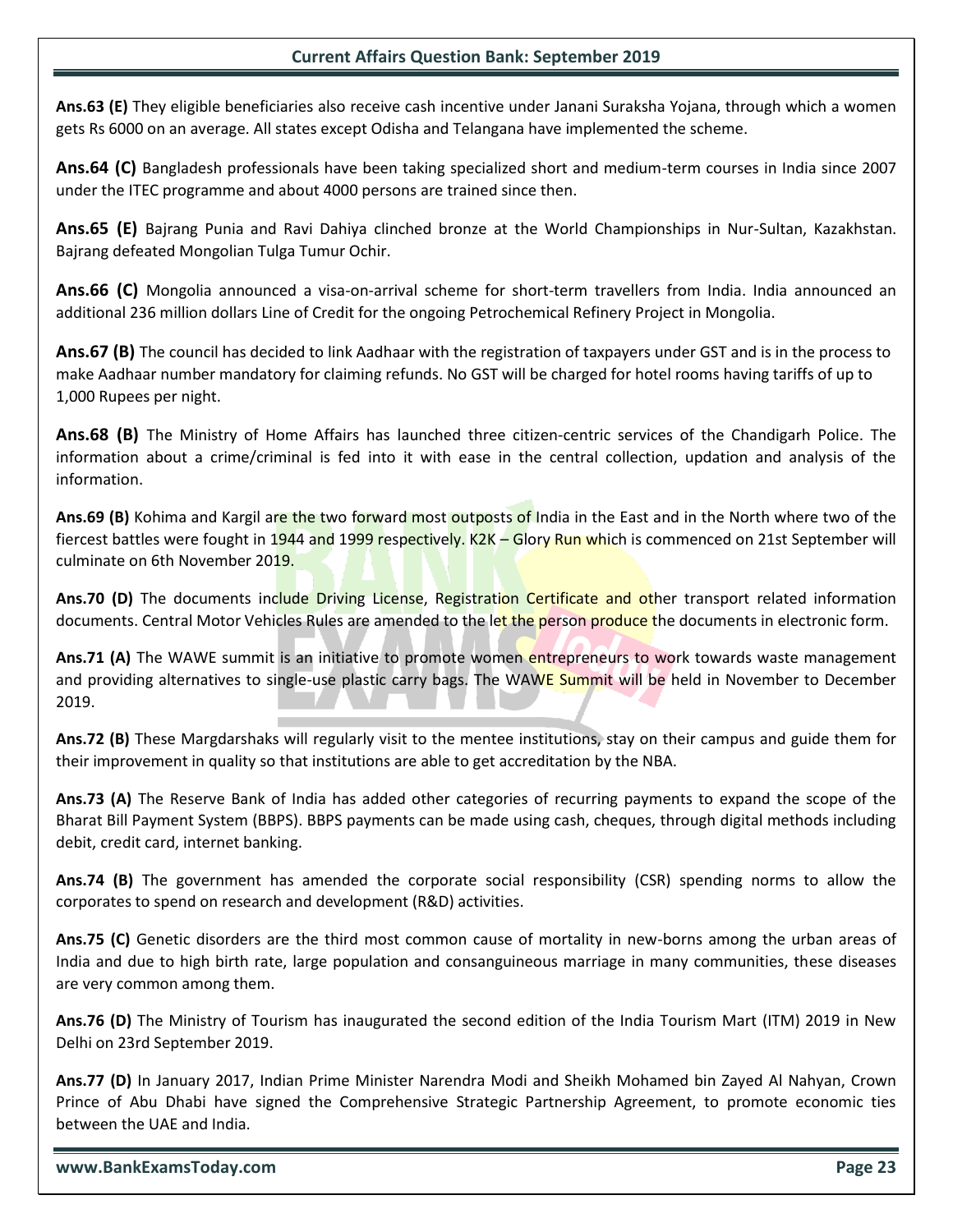**Ans.78 (C)** The decision is taken in the wake of the recent credit crisis and aimed at ensuring sufficient liquidity and improving risk management. Also, Fund houses have to match 20% norm before they start their investment.

**Ans.79 (B)** A digital MSME portal is in the process to be developed by the Ministry to provide a platform to over 75 lakh currently registered MSMEs with the Ministry, where they can interact globally to fulfil their requirements for funding, knowledge etc.

**Ans.80 (B)** Two mobile apps 'CHC Farm Machinery and Krishi Kisan App for Geo Tagging' have been launched by the Ministry of Agriculture & Farmers Welfare.

**Ans.81 (D)** The 6th India Water Week-2019 has been inaugurated by the President on 24th September 2019. The theme of this year's IWW is "Water cooperation: Coping with 21st Century Challenges".

**Ans.82 (D)** The Reserve Bank of India has placed the Punjab and Maharashtra Cooperative (PMC) Bank Limited under Directions. The directions are to remain in force for 6 months from the close of business of the bank.

**Ans.83 (A)** The Coast Guard offshore patrol vessel 'Varaha' was commissioned at the Chennai Port Trust on 25th September 2019. The ship will have onboard 14 officers and 89 men.

**Ans.84 (D)** The MALABAR exercise began originally in 1992 between India and the United States, and Japan joined the exercise in 2015.

**Ans.85 (C)** Ministry of Health and Family Welfare has launched 'TB HAREGA DESH JEETEGA' campaign on 25th September 2019 in New Delhi. It aims to improve and expand the reach of TB care services across the country, by 2022.

**Ans.86 (E)** The award is conferred to recognize the notable contribution of a person to the unity and integrity of India. The award will be presented on the birth anniversary of Sardar Patel on 31st October which is observed as the National Unity Day.

**Ans.87 (D)** The modifications of rules are done after police complaints were filed against the top officials of the PMC bank and Housing Development and Infrastructure Limited (HDIL) for allegedly looting 3,000 crore rupees of the depositors.

**Ans.88 (A)** The 2nd edition of the joint international hackathon 'Singapore India Hackathon 2019' will be held at IIT Madras from 28th to 29th September 2019.

**Ans.89 (B)** The Best State Award for overall growth in the tourism category was given to Andhra Pradesh.

**Ans.90 (C)** President Ram Nath Kovind, unveiled the first Indigenous High Temperature Fuel Cell System on the occasion of Council of Scientific and Industrial Research (CSIR) Foundation Day.

**Ans.91 (B)** Due to high bad loans and insufficient capital, RBI has put the Tamil Nadu based Lakshmi Vilas Bank under prompt corrective action framework.

**Ans.92 (C)** Ministry of Tribal Affairs will inaugurate the National Tribal Festival "Aadi Mahotsav" at Noida on 28th September 2019. The theme of Aadi Mahotsav is "A celebration of the spirit of Tribal Culture, Craft, Cuisine and Commerce".

**Ans.93 (D)** Deepak Punia from India was ranked number one but Bajrang Punia lost the top rank in the 65-kilogram category. He has now 82 points, four more than World Champion Yazdani and Bajrang Punia now has 63 points.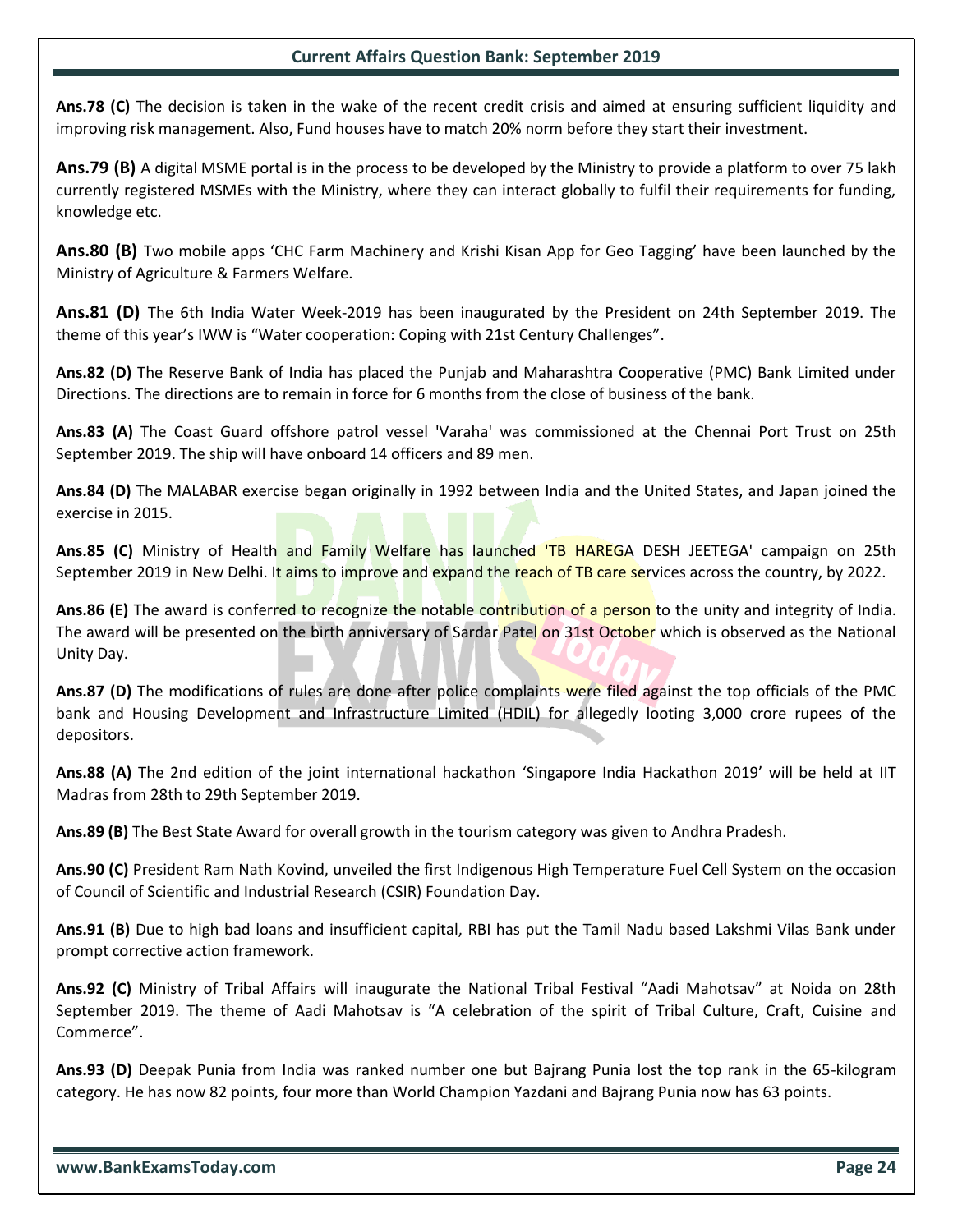**Ans.94 (D)** INS Khanderi is an indigenously built Kalvari class diesel-electric submarine. INS Khanderi is built under the 'Make in India' initiative at state-run Mazgaon Dock Limited and was under sea-trials for over two and a half years.

**Ans.95 (B)** The export policy of onions was changed by the commerce and industry ministry, that is now made 'prohibited' from 'free' earlier. UAE, Bangladesh and Sri Lanka are the top three destinations for Indian Onions.

**Ans.96 (A)** The Delhi-Meerut Package-3 will connect Dasna in Ghaziabad to Hapur in UP. The package is built with a cost of Rs1989 crore and will stretch to 22 kilometres.

**Ans.97 (C)** INS Nilgiri is the first ship of Project17A to be launched. It is the 1st seven new stealth frigates of the Indian Navy with upgraded weapons, sensors and features.

**Ans.98 (A)** Air Marshal Bhadauria is among the few Air Force pilots to fly a Rafale jet during Exercise Garuda between the Air Forces of India and France.

**Ans.99 (D)** The IPCC was established in 1988 by the United Nations Environment Programme (UNEP) and the World Meteorological Organization (WMO).

**Ans.100 (E)** The Index of Eight Core Industries for the month of August has been released. The Eight Core Industries comprise 40.27 % of the weight of items included in the Index of Industrial Production (IIP).

**Ans.101 (A)** The initiative is for capacity development of women entrepreneurs in the country and was launched under Startup India, Department for Promotion of Industry and Internal Trade (DPIIT).

**Ans.102 (D)** The task force is headed by the secretary of the Department of Economic Affairs (DEA). The National Infrastructure Pipeline would be set up for each of the years from FY 2019-20 to FY 2024-25.

**Ans.103 (B)** Mega Food parks are aimed at facilitating the doubling of farmer's income by 2022. The government provides financial assistance up to Rs50 crore per Mega Food Park project.

**Ans.104 (C)** The project would also work with the Maharashtra Rural Road Development Association (MRRDA), to develop climate resilient design, road asset management etc. The state of Maharashtra accounts for 8% of the total road incidents in India.

**Ans.105 (A)** The meeting was held in Bangkok, Thailand and was attended by 16 RCEP Participating Countries (RPCs). The RCEP negotiation was launched at the ASEAN Summit in Cambodia in November 2012.

**Ans.106 (C)** The facility is one of the largest in the country and will cater to the needs of research investigators working with small animal models like rodents and rabbits.

**Ans.107 (B)** Rafael Nadal has won Men's singles and Bianca Andreescu won the Women's Singles tennis title at the 2019 US Open. Bianca Andreescu is the 1st Canadian to win the Grand Slam singles title.

**Ans.108 (B)** Union Home Minister Amit Shah inaugurated the 68th plenary session of the North Eastern Council (NEC) in Guwahati on 8th September 2019.

**Ans.109 (B)** A customer who has an Aadhaar linked account can authenticate his/her identity with Aadhaar authentication & fingerprint scan, to complete a transaction. IPPB's 100% equity is owned by the Government of India.

**Ans.110 (A)** The Conference is being organised by the Bureau of Energy Efficiency (BEE), Ministry of Power in collaboration with the Indo German Technical Cooperation.